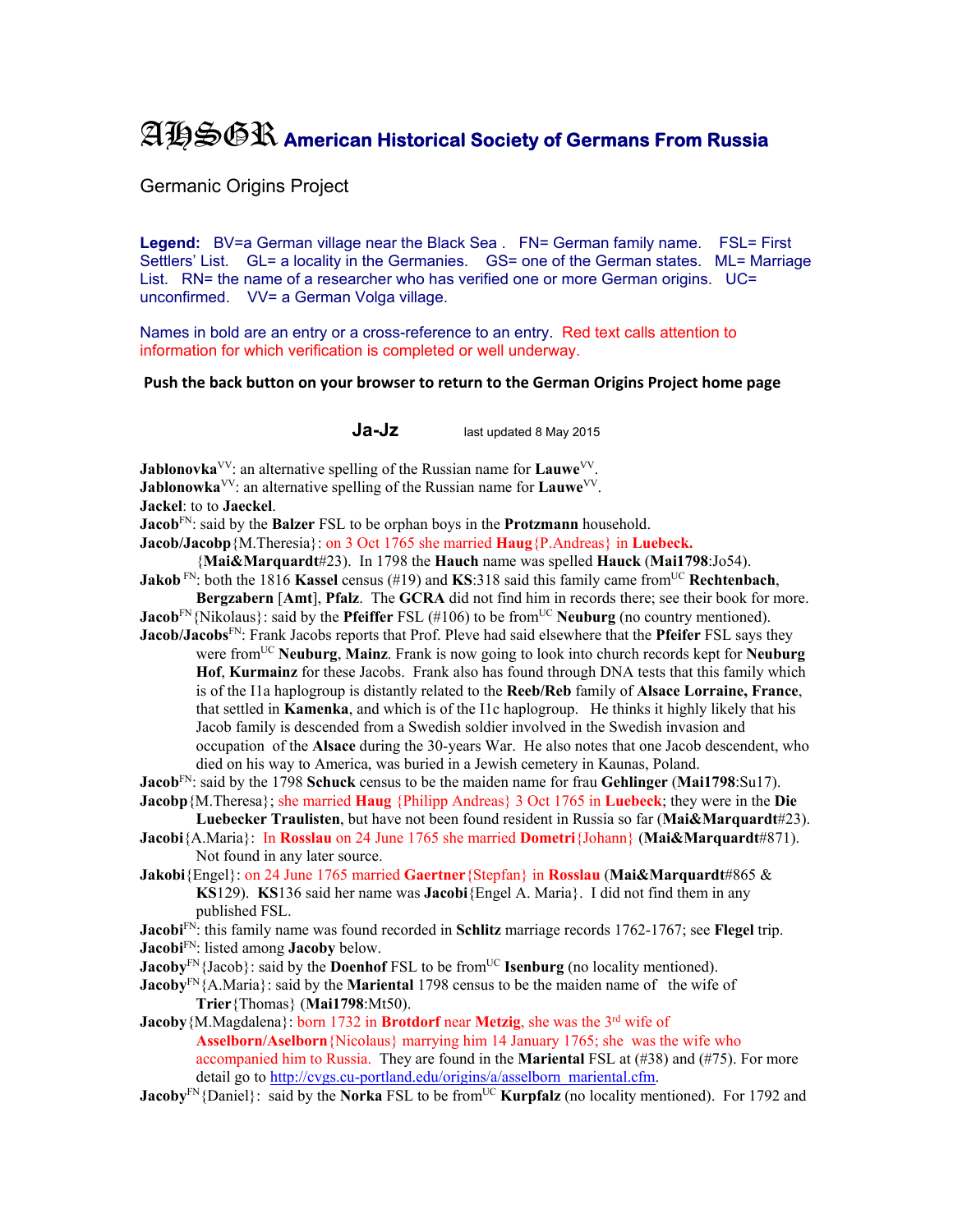1798 see **Mai1798**:Mv1965, Nr190, 208, Ko3, and 13.

- **Jacoby**<sup>FN</sup>{Ester}: said by the **Norka** FSL to be the mother of **Glanz**<sup>FN</sup>{Johannes}.
- **Jacoby**<sup>FN</sup>{Susanna}: a widow said by the **Norka** FSL to be from<sup>UC</sup> **Isenburg** (no locality mentioned). For 1798 see **Mai1798**:Gm92, Kt34 and Lbl47.
- **Jacob**i{A.Maria}: **KS**125 said she married **Dometri**{Johann} in 1765 in **Rosslau**. A **Rosslau** ML confirms their marriage on 24 June 1765 (**Mai&Marquardt**#871). Not found in any later source.
- **Jacqnet**<sup>FN</sup>: said by the **Katharinenstadt** FSL to be from<sup>UC</sup> Liege. Pleve thought this might be **Jayuel**. *JeckelFN & Jaeckel interfiled here:*
- Jaeckel/Jeckel<sup>FN</sup>{J.Peter}: Lutheran from<sup>UC</sup> Luetzelbach, Lichtenberg Amt, Hessen-Darmstadt **Landgraviate**, arrived at **Schleswig city, Schleswig Royal Duchy** in May 1761 as a farmhand for his brother {J.Ludewig}. He was given permission to leave **Denmark** in May 1765 (**EEE** p.460). By March 1766 he had died and his 2 sons {Philipp & J.Adam} were living along with their mom {A.Maria}, fromUC **Zwingenberg**?, [**Hessen-**]**Darmstadt** [**Landgraviate**], in the household of their step-dad **Schatz**{Gottlieb} in **Rosenheim** FSL #7a and 7.
- **Jackel/Jeockel**{Valentin}: married **Heitzeraether**{Barbara} 11 April 1766 in **Luebeck**  (**Mai&Marquardt**#133). **KS**136 has **Je**(**o**)**ckel**. Not found in any published FSL. Residing in **Biberstein** in 1798 (**Mai1798**:Bb31).
- **Jackel/Jaekel/Jaeckel/Jeckel/Joeckel**FN{J.Georg}: fromUC **Vonhausen** married in **Buedingen** 16 April 1766 **Sorberger**{Catharina} daughter of {J.Georg} from **Wolff** (**Mai&Marquardt**#538). Another source has **Joeckel**. KS137 has **Jeckel** and **Lorberger**. Not found in **T**. By 18 June 1767 **Jackel**{Georg}, wife {Katharina} and an infant girl {Maria} had settled at **Moor** FSL #55, he said to be from<sup>UC</sup> **Isenburg** (no locality mentioned). By 1798 his wife had died and he with a married son and 3 grand children was still living in **Moor**, the family name being spelled **Jaekel** (**Mai1798**:Mo29).
- **Jackel/Jaekel**FN{Georg}: said (no locality mentioned) by the **Neidermonjou** FSL #55 to be from<sup>UC</sup> **Hessen-Darmstadt**. Spelled **Jaekel** in 1798 (**Mai1798**:Nb14.
- **Jaeckel**FN: said by the **Rosenheim** FSL to be sons of deceased **Jaeckel**{Peter} and step-sons in the **Schatz** household. For 1798 see **Mai1798**:Rm48.
- **Jaeckel**FN: this widow, later frau **Shatz**, was said by the **Rosenheim** FSL to be from<sup>UC</sup> **Zwingenberg**?, [**Hessen**-]**Darmstadt** [**Landgraviate**].
- **Jaeckel**FN: said by the **Schuck** FSL to be from<sup>UC</sup> **Tiburg**(?), **Mainz.**
- **Jaeckel**{A.Maria}: was godmother at the 9 June 1766 **Lubeck** baptism of the daughter of **Luehr**{Conrad & A.Dorothea} (**Mai&Marquardt**#1355). Not found in **Kulberg**. Later in 1766 {J.Ditrich & Dorothea} with 5 children took transport in **Oranienbaum** for the **Volga** (**T**1426-1432). No further information.
- **Jaeckel**{Friedrich}: married **Wulff**{M.Margaretha} 28 May 1765 in **Rosslau** (**Mai&Marquardt#**852 & **KS**136). **KS**165 had **Wueff**. Not found in any later soure.
- **Jaeckel**{J.Diederich/J.Ditrich}: was godfather at the 9 June 1766 **Lubeck** baptism of the daughter of **Luehr**{Conrad & A.Dorothea} (**Mai&Marquardt**#1355). Not found in **Kulberg**.. Later in 1766 {J.Ditrich & Dorothea} with 5 children took transport in **Oranienbaum** for the **Volga** (**T**1426- 1432). No further information.
- **Jaeckel**{J.Heinrich}: and {Charlotte} his [**Koch**] wife, both of<sup>UC</sup> Calbach, had a son baptized 13 July 1766 in **Buedingen** (**Mai&Marquardt#**1213a). Not found in any later source.
- **Jaeckel**FN: also see **Eckel**, **Jakel** and **Je**(**o**)**ckel**.
- **Jaeger**<sup>FN</sup>{J.Heinrich}: said by the **Boaro** FSL #29 to be from<sup>UC</sup> **Brundorf**. Last record for this family seems to be in 1778 (**Mai1798**:Mv294)..
- **Jaeger**FN{J.Carl Friedrich}: a stepson listed by the **Boregard** FSL #38a in the **Maass** household.
- **Jaeger**FN{Anthon}: Lutheran, fromUC **Hessen-Darmstadt Landgraviate**, arrived at **Schleswig city, Schleswig Royal Duchy** oin July 1761. With his wife {Eva Margaretha} and 2 daughters one of which was **Landseid**{Eva Margaretha}, he deserted **Denmark**. Before 1775 they settled in **Grimm** (1775 census #43) (**EEE** p.459). For 1798 see **Mai1798**:Gm71).
- **JaegerFN**{Nicolaus}: said by the **Hoelzel** FSL #32 to be fromUC **Gerlinheim?, [Kur-]Trier. Spelled Geger (Mai1798:Nk19) and Geher** (Mv954 in 1796) as well as Jaeger with maiden name of the wife given as **Wanner** in 1798 (Hz35).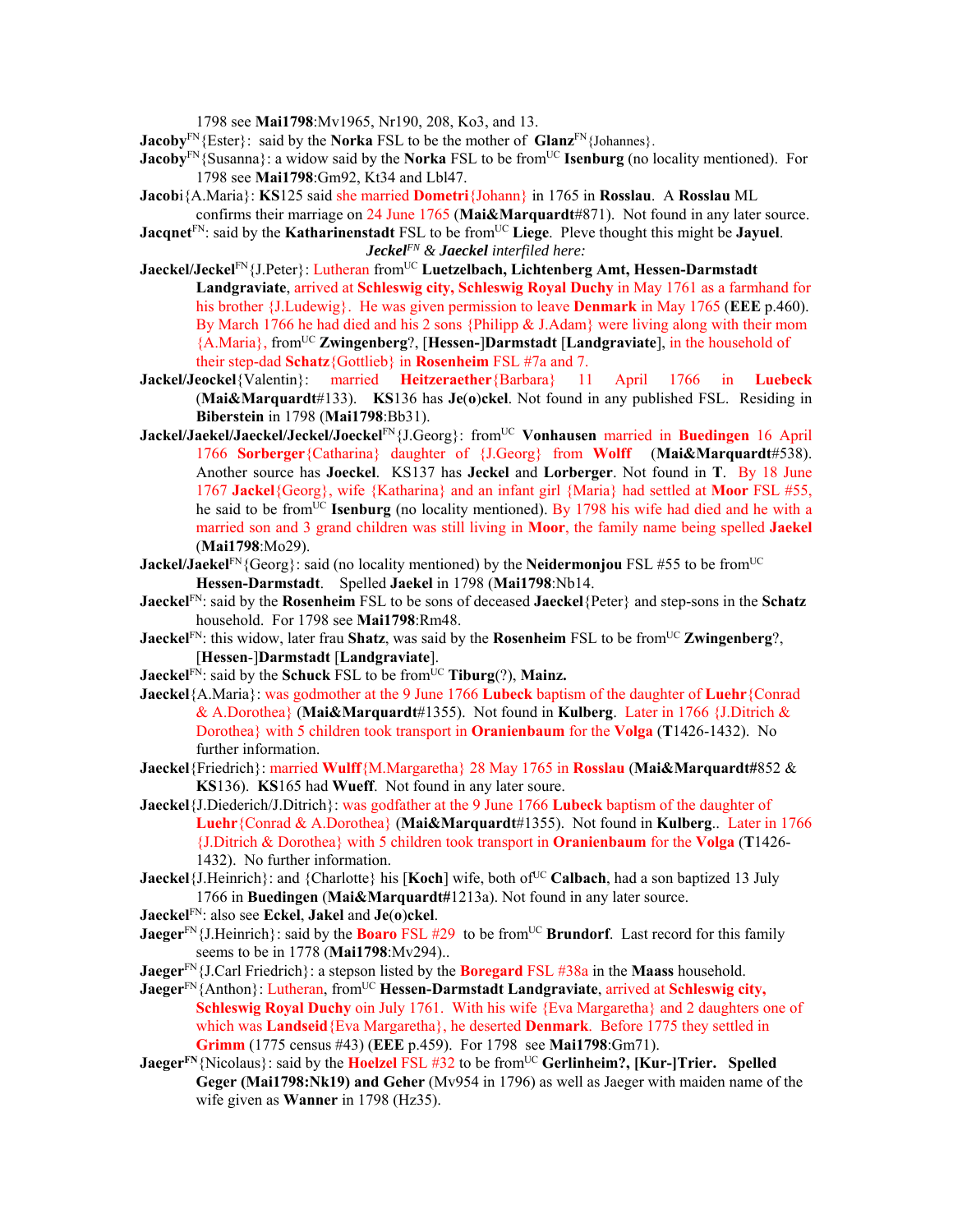**Jaeger**<sup>FN</sup>{A.Christina}: said by the **Krasnoyar** FSL#9 to be from<sup>UC</sup> **Laubach.** 

- **Jaeger**<sup>FN</sup>{Christoph}: said by the **Krasnoyar** FSL #102 to be from<sup>UC</sup> **Hanau** (no locality mentioned).
- **Jaeger**<sup>FN</sup>{Jacob}: said by the **Kukkus** FSL #4 to be from<sup>UC</sup> **Kurpfalz** (no locality mentioned).
- **Jaeger**FN{Wolfgang}: said by the **Lauwe** FSL #29 to be fromUC **Marbach**, **Wuerttemberg**.
- **Jaeger**{Kunigunde/Cunigunde}: on **KS**133, and see **Hegelein**?{Michael} of **Luzern**. They married 26 May 1766 in **Luebeck** (**Mai&Marquardt**#64).
- **Jaeger**<sup>FN</sup>{Nicolaus}: said by the **Mariental** FSL #2 to be from<sup>UC</sup> Steinheim, **Kurmainz**.
- **Jaeger**FN{Wilhelm & J.Peter}: said by the **Norka** FSL #97a to be orphaned sons of **Jaeger{** Friedrich} and step-sons in the **Hergenraeder** household. For 1798 see **Mai1798**:Nr185.
- **Jaeger**FN{Andreas}: said by **KS**136 and the **Schwed** FSL #2 to be fromUC **Lauterbach**, [**Fulda Bishopric**/**Riedesel Barony**], with **Kater**? stepchildren in the household. For 1798 see **Mai1798**:Sw17.
- **Jaeger**{A.Dorothea}: said by the Pleve transcription of the **Stahl-am-Karaman** FSL #8 said she was fromUC **Hessen-Kassel** [**Landgraviate**]. The first transcription had her husband's family name as **Eger** and said she came from **Gessen** [i.e. **Hessen**]. Neither version gave any hint as to her maiden name. I did not find them in **Mai1798**.
- **Jaeger** {J.Melchior}: said by the Pleve transcription of the **Stahl-am-Karaman** FSL #8 said he was fromUC **Friedberg**. The first transcription had the family name as **Eger** and said **Friedberg** was in the **Holy Roman Empire**. I did not find them in **Mai1798**.
- **Jaeger**{Andr.}: **KS**164 says he was the father-in-law of **Wiegel**{Caspar}. No further information.
- **Jaeger** {Elisabeth}: **KS**136 says she was daughter of {Christian} from<sup>UC</sup> **Buedingen**. Not identified in any source in **Russia**.
- **Jaeger**{Georg}: **KS**136 says he left **Gersfeld** town. Not identified in any source in **Russia**.
- **Jaeger**{Georg Johann}: **KS**136 says he left **Laubach** near **Usingen**. Not identified in any source in **Russia**.
- **Jaeger**{Jacob}: married **Kayser**{A.Maria} in **Buedingen** 9 March 1766 (**Mai&Marquardt**#393 & **KS**136). Not identified in any source in **Russia**.
- **Jaeger**{J.Christoph}: married in **Luebeck Kahm**{A.Maria} both of **Isenburg county** 3 June 1766 (**Mai&Marquardt**#237). Not in any later source**.**
- **Jaeger**{Ludwig}: **KS**136 says he left **Bergen-Eckheim** near **Hanau**. Not identified in any source in **Russia**.
- **Jaeger**FN: see **Pfeifer** of **Pfeiffer**.

**Jaeger**FN: this family name was found recorded in **Herborn** marriage records 1762-1767; see **Flegel** trip. **Jaeger**FN: also see **Jaerger**.

- **Jaegersburg**GL: the **Walter Research Group** says that this place was in the **Bergstrasse** area north of **Heppenheim**. I cannot find it.
- **Jaekel**FN: see **Eckel** , **Henckel** and **Jackel**.

**Jaenicke**{Johanna Catharina Elisabeth}: married **Henkel**{J.Heinrich} 10 April 1766 in **Rosslau** (**Mai&Marquardt**#945). **KS**134 has {Katharina} and by mistake 1765. On 4 July 1766 the Lutheran couple {Heinrich & **Catharina**} without children arrived in **Russia**, he said to be fromUC **Hannover** (**Kuhlberg**1247). Later in 1766 in **Oranienbaum** they took ship for the **Volga** (**T**5335-5336). Not found in any pubished FSL

- **Jaerger/Jaeger**<sup>FN</sup>: said by the **Dietel** FSL to be from<sup>UC</sup> **Elsass** (no locality indicated). Spelled **Jaeger** in 1798 (**Mai1798**:Gm104).
- **Jagodnaja Poljana**VV, (aka **Baum, Beerenfeld, Yagodnaya Polyana**), a Lutheran German village on the eastern side of the Volga. This FSL, together with the results of his own considerable research, was sent by Georg Kromm from the Volga to Schotten, Germany in 1912. A copy was obtained from a museum there by Art and Cleo Flegel in 1972, and printed by them in "Research in Hesse", American Historical Society of Germans from Russia Work Paper, Vol.XIII (Dec,1973), pp.27- 35. That version was reprinted in Richard D. Scheuerman, Pilgrims on the Earth, 1976, pp.131- 37. An abbreviated, and comewhat changed, version was also printed in Stumpp, The Emigration, pp.78-81, with the entries and additional information interspersed alphabetically pp.117-165. A translation of the original FSL is published in Pleve, Einwanderung …, vol.II, pp.173-194.

**Jaereke**FN: see **Jerke**.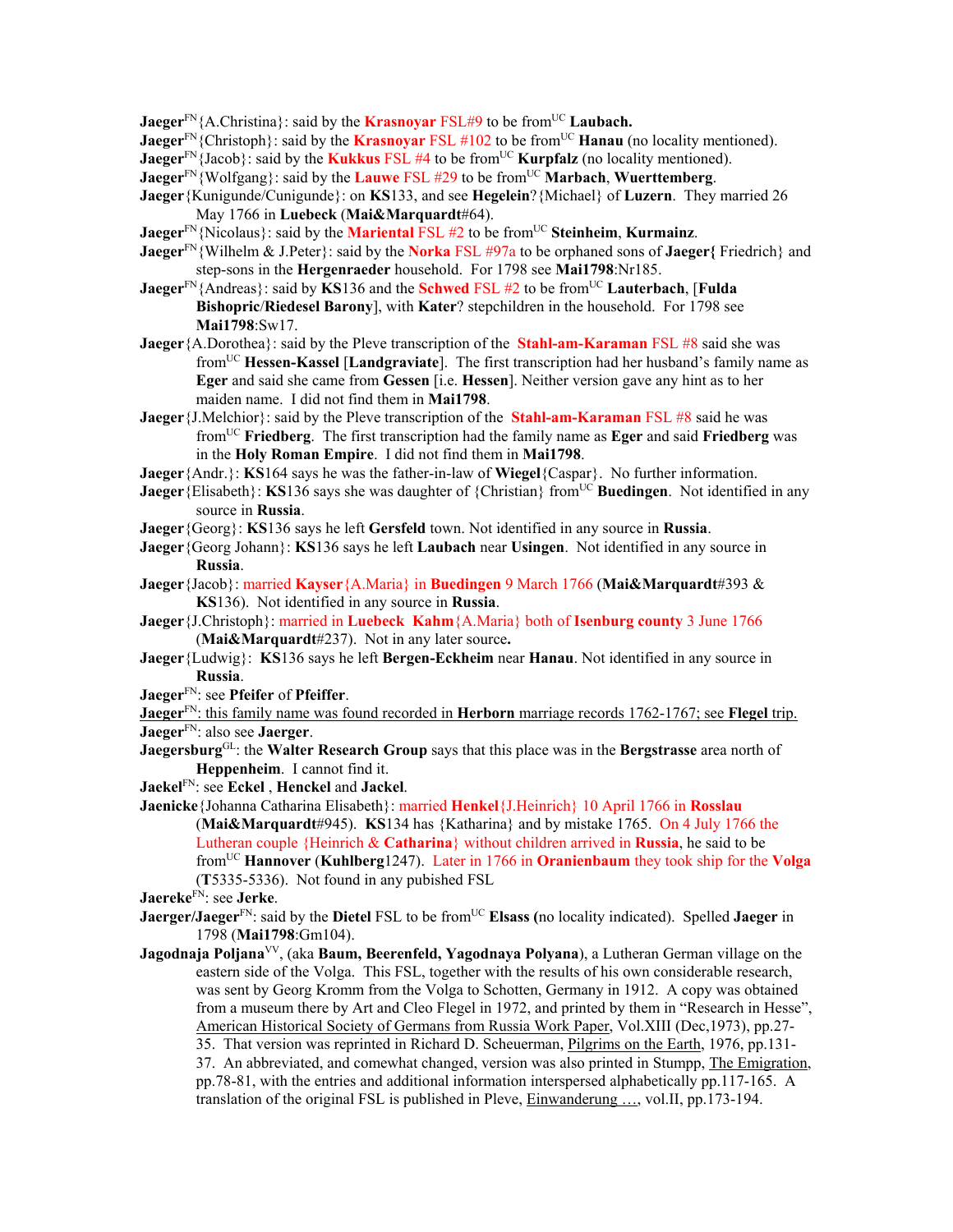According to Kromm and Pleve versions, the first settlers were from the following places with the family names shown here in parens. Information and spelling sometimes differ between Kromm and Pleve – information from Kromm is presented here in standard bold, if it appears the same way in Pleve, it is underlined, if it appears only in Pleve, it is bold italicized; the number following the family name is the household number in the FSL; information within square brackets are my additions, usually based on contemporary maps -- rak:

from **Atzenhain**, **Gruenberg Amt**, near **Nidda**, [**Hessen-Darmstadt**]: (**Schuckart**56);

from **Berstadt**, **Nidda**, [**Hessen-Darmstadt**]: (**Pfaffenroth**41);

from **Bobenhausen**, **Hanau**(sic?): (**Merkel**34a);

from **Bobenhausen**, [**Lissberg Amt, Hessen-Darmstadt**]: (**Hartman**61a);

- from **Bobenhausen**, **Lissberg** [**Amt, Hessen-Darmstadt**]: (**Benner**5);
- from **Bobenhausen***,* [**Lissberg Amt, Hessen-Darmstadt**]: near *Buedingen*: (**Schneidmueller**38);

from **Bobenhausen**, [**Lissberg Amt, Hessen-Darmstadt**, near *Buedingen*]: (**Stuckart**34 and probably **Kokon**/**Kuchin**34b);

from **Bobenhausen, [Lissberg Amt, Hessen-Darmstadt], or** *Hanau***: (Hartmann**54a);

from **Burkhards** or **Eichelsachsen**, **Schotten** [**Amt**], or **Ober Lais**, **Nidda** [**Amt**, **Hessen**-**Darmstadt**]: (**Fischer**49, **Kaiser**29, **Wert/Wuertz/Werth/Wirth**48);

- from **Burkhards**, **Schotten** [**Amt**], or **Ober Lais**, [**Nidda Amt**, **Hessen**-]**Darmstadt**: (**Fischer**16);
- from [**Hessen**-]*Darmstadt*: (**Schneidmueller**2a, **Flach**38a);
- from **Eichelsdorf**, **Nidda** [**Amt, Hessen**-]*Darmstadt*: (**Koch**17b);
- from **Eichelsdorf**, **Nidda** [**Amt, Hessen**-**Darmstadt**]: (**Dietz**75, **Goetz**62, 63a, 69, 70, 71, 72, 73, **Koch**18, **Langlitz**68, **Spangenberger**68a, **Wuertz**55, and perhaps **Bolaender**73a, **Ludwig**72b and **Riklen**72a);
- from **Erbach** or **Offenbach**: (**Lahnert**42, **Lautenschlaeger**63);
- from **Fulda**: (**Lieder**57);
- from **Glasshuetten**, **Nidda**, [**Hessen**-]*Darmstadt*: (**Reich**39a);
- from *Hannover*: (**Stapper**);
- from **Heikelheim**[**Reichelsheim**?]**, Erbach County**: (**Zuergiebel**46);
- from **Helpershain, Ulrichstein**[sic: H was actually in Felda Gericht, Hessen-Darmstadt]: (**Rausch**11);
- from **Hetzbach**[**Hetschbach**?]**, Breuberg** [**County**] near *Erbach*: (*Holstein*/**Hollstein**44, **Luft**17a);
- from **Hochst**[**Hoechst**]**, Ulmstadt**[sic]/*Umstadt* **Amt, Breuberg Condominium**, near **Nidda**[sic] or **Erbach**: (**Lust**66);
- from **Hollbach,** *Hannover*, near **Hanau**: (**Stapper**65).
- from **Krumbach**: (**Schaefer**64);
- from *Lauterbach, Ulrichstein*: (**Rausch**11);
- from *Lissberg***: (Benner**5**);**
- from **Lissberg [Amt],** near **Nidda, [Hessen-Darmstadt]: (Gorr**58**);**
- from **Lombach, Wuerttemberg** or **Mohnbach, Hanau County**: (**Baum**1);

from *Messein*(?), *Pfalz*, or **Weiler-an-der-Noh**, or **Oberlais**, or **Mesen**, or **Steinfurt**: (**Fuchs**80);

- from **Moemling-Grumbach**, **Breuberg Condominimum**: (**Morasch**67);
- from **Muenzenberg, Sterndorf**[**Stollberg**], or [**Hessen**-]*Darmstadt*: (**Befus**52a);
- from **Muenzenberg, Stollberg**, **Braunfels Principality**[sic]: (**Mohr**61);
- from **Nidda**, [**Hessen-**]*Darmstadt*: (**Becher/Boecher**39, **Weitz**19);
- from *Nidda*, [**Hessen**-]*Darmstadt*: (**Zimmer**77a);
- from **Nidda**, **Iteburg**/**Isenburg Principality**[sic Nidda was then a part of Hessen-Darmstadt, not of Isenburg]: (**Baer**/**Ber**6, 77);
- from **Niederseemen**, **Gedern Amt, Stollberg** near *Nidda*: (**Hergert**32);
- from **Niederseemen**, **Gedern Amt, Stollberg**: (**Hergert**42a);
- from **Ober**/**Unter Lais**, **Nidda** [**Amt**, **Hessen-Darmstadt**]: (**Appel**13, 14. 15, **Luft**17a, **Scheuermann**26);
- from **Ober Lais**, **Nidda** [**Amt, Hessen-Darmstadt**]: (**Schaefer**64, 79);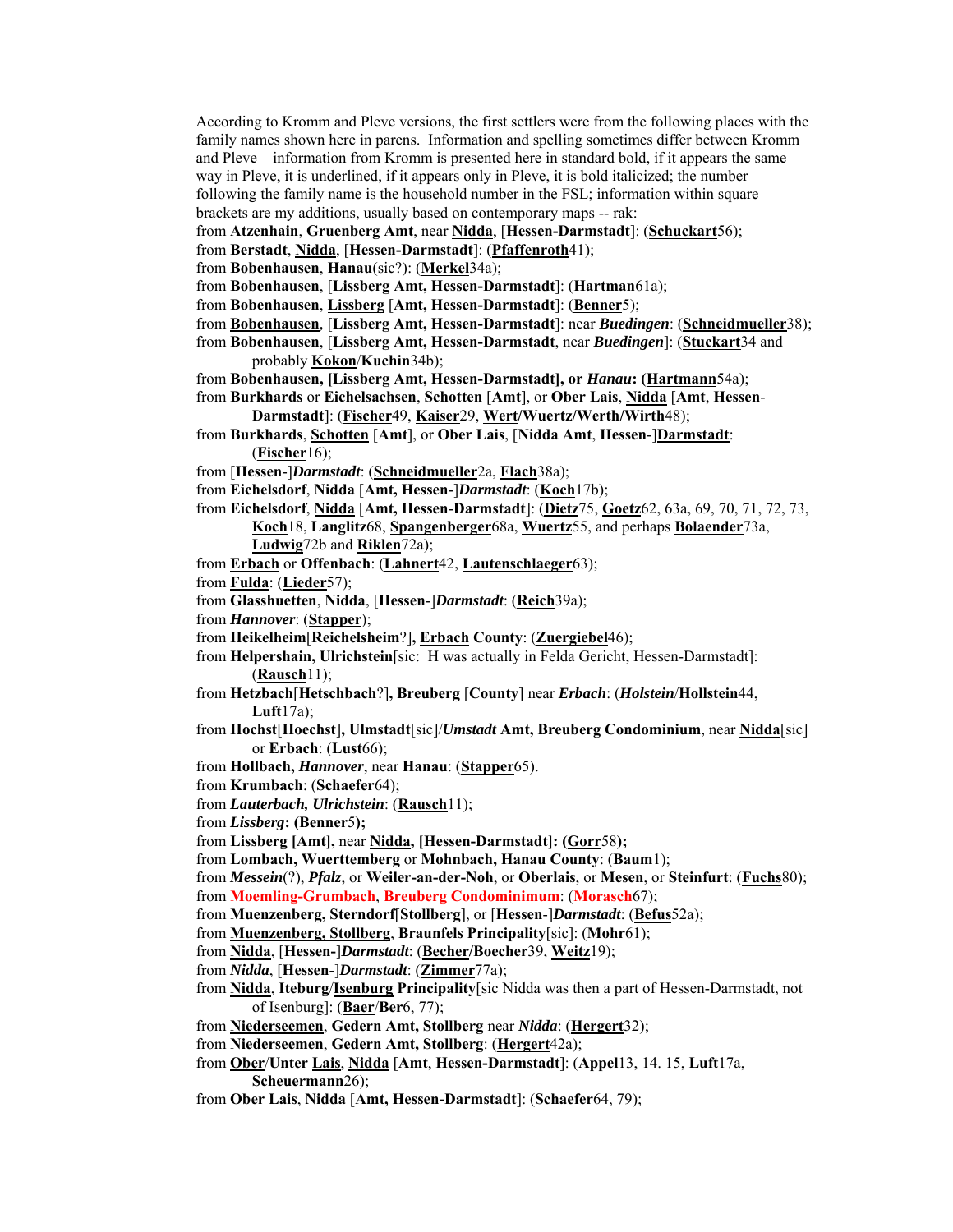from **Ober Lais**, **Nidda** [**Amt, Hessen-Darmstadt**]: (**Ruhl**35, 52, 53);

from **Ober Lais** or **Glasshuetten**, **Nidda** [**Amt**, **Hessen-Darmstadt**]: (**Daubert**9);

from **Oberseemen, Gedern Amt, Stollberg**, near **Nidda**: (**Langlitz**68);

from **Offenbach,** [**Isenburg**], or **Erbach**: (**Lahnert**42, **Lautenschlaeger**63);

from **Offenbach,** *Pfalz*: (**Litzenberger**59);

from **Offenbach or Kreuznach,** *Pfalz*: (**Leinweber**27);

from *Ortenberg, Buedingen*: (*Schneider*37);

from *Ortenberg, Hanau*: (*Konschu2, 4*);

from **Ortenberg, Stollberg**: (**Konschuh**2, 4);

- from *Ramstadt*(?)/**Ristedt**, *Darmstadt*: (**Kraft**33);
- from **Reichelsheim, Erbach County**: (**Blumenstein**46a, 47);
- from **Rohrbach**, [**Schwartzenburg**-]**Rudolstadt** [**Principality**]: (**Machleit**36 and possibly **Ludwig**36a);

from **Schotten**, [**Crainfeld Amt, Hessen-**]*Darmstadt*: (**Hoffmann**22, **Kromm**20, **Repp**7);

from **Schotten**, [**Crainfeld Amt, Hessen-Darmstadt**]: (**Diesing**21, **Dippel**30, **Kromm**31, **Seifeld**/**Seibel**28);

from **Schotten, Eichelsdorf,** or **Nidda**: (**Weitz**19);

from **Schmalkalden**, [**Sachsen**?]: (**Maibeer/Maiber/Schleiber/Schreiber**23 and perhaps **Kroll/Kral**23a);

from *Schwalmtal*(?), [**Romrot Amt, Hessen-Darmstadt**]: (*Schleibor*?23 and perhaps **Kroll/Kral**23a);

from **Schwickartshausen, Lissberg** [**Amt, Hessen-Darmstadt**]: (**Mueller**12a, 49a, 53a, **Schneider**9a, 37);

from **Schwickartshausen,** [**Lissberg Amt, Hessen-Darmstadt**], near **Nidda**: (**Mueller**74);

- from **Schwickartshausen, Lissberg** [**Amt, Hessen**-]*Darmstadt*: (**Schneider**76);
- from **Sellnrod, Ulrichstein** [**Amt, Hessen-Darmstadt**], near **Nidda**: (*Rahn*/**Rohn**78);
- from **Sinrot**(?)/**Sinrod/Siemerode**, *Darmstadt*: (**Kniss**43);
- from **Simroth/Sinrod/Simrod/Siemerode**: (**Schneidmueller**2a, 38);

from **Straithain**[**Streithain**, **Schotten Amt2**?], near **Nidda**, [**Hessen-Darmstadt**]: (**Block**60, **Feller**54, and perhaps **Barth**60a);

- from **Stuttgart, Wuerttemberg**: (**Stuckart**34);
- from **Ulfa**, [**Nidda Amt, Hessen-Darmstadt**], near *Buedingen*: (**Kles**17);
- from **Ulmstadt**[sic for **Umstadt**], **Breuberg Condominium**: (**Schmidt**45);
- from *Umstadt***,** *Erbach County [*sic for **Breuberg Condominium**]: (**Schmidt**45);
- from **Wallernhausen**, **Nidda** [**Amt, Hessen-Darmstadt**]: (**Beutel**24, 25, 51, **Goerlitz**50, 51a);

from **Wallernhausen, Nidda** [**Amt, Hessen**]**-***Darmstadt*: (*Asmus*/**Asmuss**10, 12, **Jungmann**3, **Stang**8);

from **Wildenstein Amt** (near **Rohnstadt**[sic]), **Erbach County**: **Voelker**40); from *Womtag*(?), *Laubach*: (*Baum1*).

Not listed in the FSL but reported in 1798 to be "from Jagodnaja Poljana" with no other colony

mentioned so may represent a very early Jagodnaja Poljana settler family: **Rueb**. **Jagstkreis**GL, **Wuerttemberg**: is a broad administrative District to the N, S, and W of **Ellwangen** city.

**Jahn**{A.Margaretha}. **KS**136 says she married in **Luebeck** in 1765 [sic]. She did marry **Dewatt**{Jakob} on 22 May 1766 in **Luebeck** (**Mai&Marquardt**#1187). I did not find them in any later source.

**Jahn**{Catharina/Katharina}: married **Zweigard**{Jacob} 6 April 1766 in **Rosslau** (**Mai&Marquardt**#893). **KS**136 has {Katharina}. **KS**165 has {Jakob}, 1765 [sic], and **Zweigardt**. Not identified in any later source.

**Jahrstedt**<sup>GL</sup>, Brandenburg: said by the Krasnovar FSL to be home<sup>UC</sup> to a Seignitz? and perhaps a **Schneider** family**.** This probably is Jahrstedt, **Sachsen-Anhalt** some 27 miles NE of **Brunswick** city.

**Jaibing**GL: see **Jambin**.

**Jais**FN: see **Yais**.

**Jaiser**{J.Conrad}: from **Beplingen, Wuerttenberg** married **Sturg**{A.Margaretha} 5 May 1766 in **Buedingen** (**Mai&Marquardt**#618). **KS**136 has {Konrad} and **Boeblingen, Wuerttemberg**.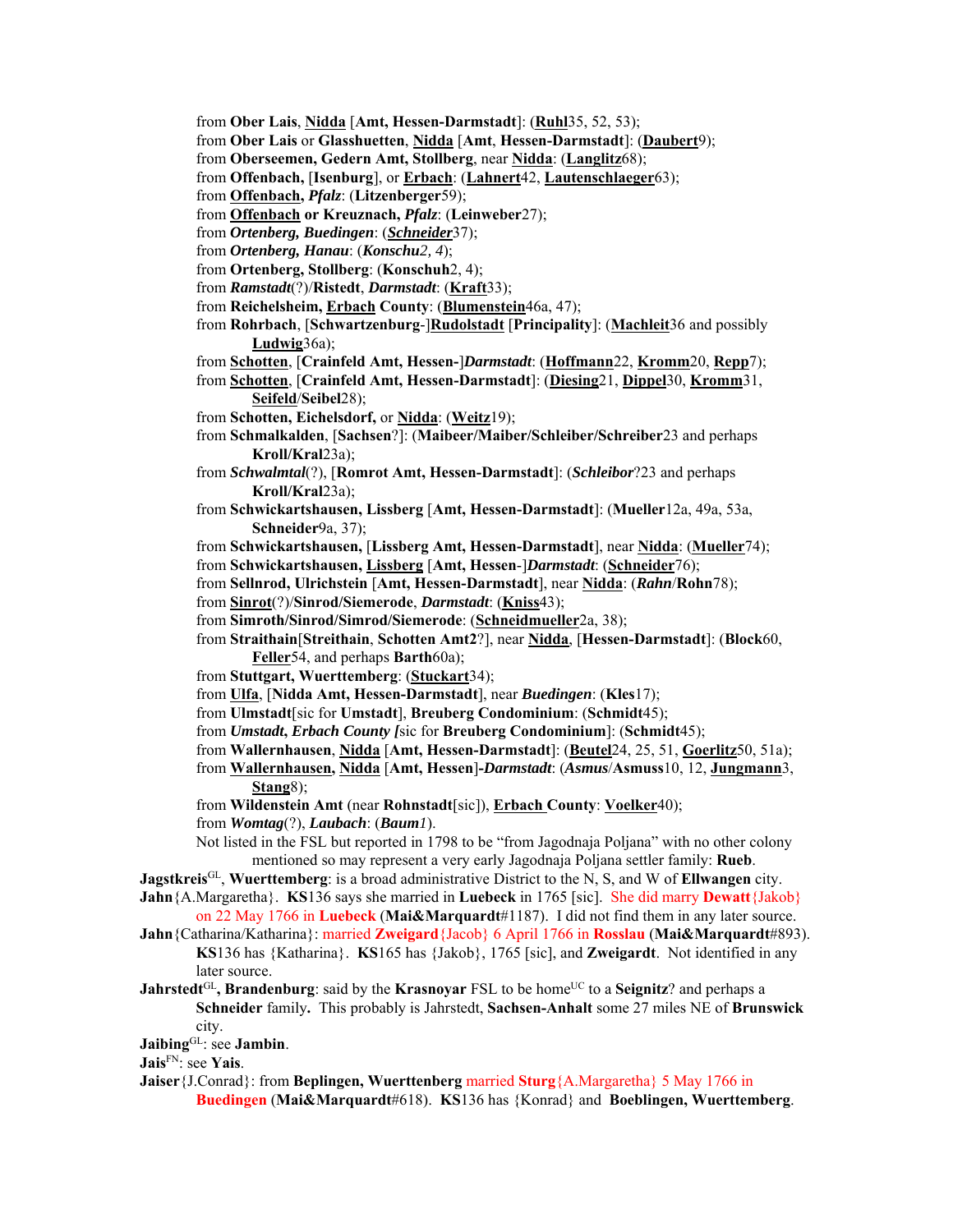Not found in any later source.

- **Jakel/Jaeckel**<sup>FN</sup>: said by one or both versions of the **Balzer** FSL to be from **Duedelsheim**. **Isenburg-Buedingen** [**County**]. **Bonner** proved that **Jaeckel** married his **Burbach** wife and they had their first children baptized and buried there. **Wagner1** p.83 concured but said Herr **Jeckel** married **Gerlach**.
- **Jekel**FN: also see **Henckel**.

**Jakob**FN: said by the1798 **Dietel** census to be the maiden name of frau Andreas **Rink**(**Mai1798**:Dt19). **Jakob**{Anton}FN: see **Gress**{Christmann} in **Neudorf**.

**Jakober**FN: listed by the 1816 **Glueckstal** census (**KS**:670, 318) with no origin. Using **FHL**(1,346,082-3), the **GCRA** proved origin in **Gellmersbach**, **Weinsberg** [**Amt**], **Wuerttemberg**. See the **GCRA** book for more details.

**Jakobsheim**( $?$ <sup>GL</sup>, **Anspach**: an unidentified place said by the **Katharinenstadt** FSL to be home<sup>UC</sup> to a **Engelhardt** family.

- **Jakobsweiler**, [**Nassau-Weilburg County?**]: is 39 km NW of **Mannheim** city centre. Using LDS Film #193864 **Brent Mai** proved this the birthplace of **Gross {**Rebecca Wilhelmina**}** who married a **Kratzke** first settler.
- **Jamburg**<sup>V</sup>: **KS**:91 says this was Kingisepp [mistransliterated Kirgisssteppe], which is 70 miles SW of St. Petersburg, Russia. Gwen Pritzgau says that in 1767 sixty-seven familes founded three colonies near this city, one of the four or five non-Volga-colony areas in 1765-67.
- **Jambin**(?)<sup>GS/GL</sup>: an unidentified place said by the **Boaro** FSL to be home<sup>UC</sup> to a **Schmidt** family. In Bavaria there is a **Jaibing** and a **Jaubing** ...
- **Jan**<sup>FN</sup>{Kilian}: was said by the **Koehler** FSL #72 to be from<sup>UC</sup> **Rekgoberteng**?, **Frankreich**, and his frau's maiden name was given as **Pichel** (no origin given). I could not find this Kilian family in the 1798 Volga censuses.
- **Jandel**FN: see **Jaudel**.
- **Jansen**FN**:** see **Janson** and **Janssen**.
- **Janson**<sup>FN</sup>: said by the **Graf** FSL to be from<sup>UC</sup> **Boehmen** (no locality mentioned).
- **Janson**<sup>FN</sup>: said by the **Rosenheim** FSL to be from<sup>UC</sup> **Ikelmein**?, **Preussen** and the wife's maiden name was given as **Orden**. I could not identify them or any descendants in **Mai1798**.
- **Janson**<sup>FN</sup>: said by the **Schuck** FSL to be from<sup>UC</sup> **Kurpfalz**. For 1798 see **Mai1798**:Fz23. **Janssen**<sup>FN</sup>: said by the **Katharinenstadt** FSL to be from<sup>UC</sup> **Holveland**(?), **Holland**.

Janssen/Jansen{Margaretha}: married **Langmacher**{Markus} 16 June 1766 in **Luebeck** 

(**Mai&Marquardt#9**6). Not found in **Kulberg**. She must have died without issue between late 1766 and Nov 1767.

- **Jensen**{Juergen}: husband of **Hass**{Christina} and father of their son {J.Hass} who was baptized in **Luebeck** on 20 June 1766 (**Mai&Marquardt**#1357). These parents arrived in **Russia** 13 Sept 1766 (**Kulberg**5664). Later in 1766 these parents took transport from **Oranienbaum** to the **Volga** (**T**7306-7307). Not found in any later source.
- **Jantzen**<sup>FN</sup>: said by the **Rosenort** FSL to be from<sup>UC</sup> **Ellerwald**, **Elbing**.
- **Janzen**{Franz}: **KS**136 says he went to **Mariental**. Not found in any source in **Russia**.
- **Janus**<sup>FN</sup>: said by the **Mariental** FSL to be from<sup>UC</sup> **Prag, Boehmen**.
- **Japkov**{A.Catharina: was a godmother at the 25 May 1766 **Luebeck** baptism of

**Schroedter**{A.Veronica} daughter of the widow **Schroedter** (**Mai&Marquardt**#1292). No further information.

- **Jardins**<sup>FN</sup>: said by the **Katharinenstadt** FSL to be from<sup>UC</sup> **Paris, Frankreich**.
- **Jarek**, **Batschka**, **Hungary**: a Lutheran village nka? Backi Jarak 8 miles N of **Novi Sad**.
- **Jarke**?FN: said by the **Katharinenstadt** FSL to be from<sup>UC</sup> Quedlinburg.
- **Jarmen**<sup>GL</sup>, **Brandenburg**: is 51 miles ESE of **Rostock** city and said by the **Jost** FSL to be home<sup>UC</sup> to a **Krieger** family.
- **Jaske**{Kaspar}: **KS**136 says he left **Aue** near **Berleburg**. Not found in any source in **Russia**. **Jaubing**GL: see **Jambin**.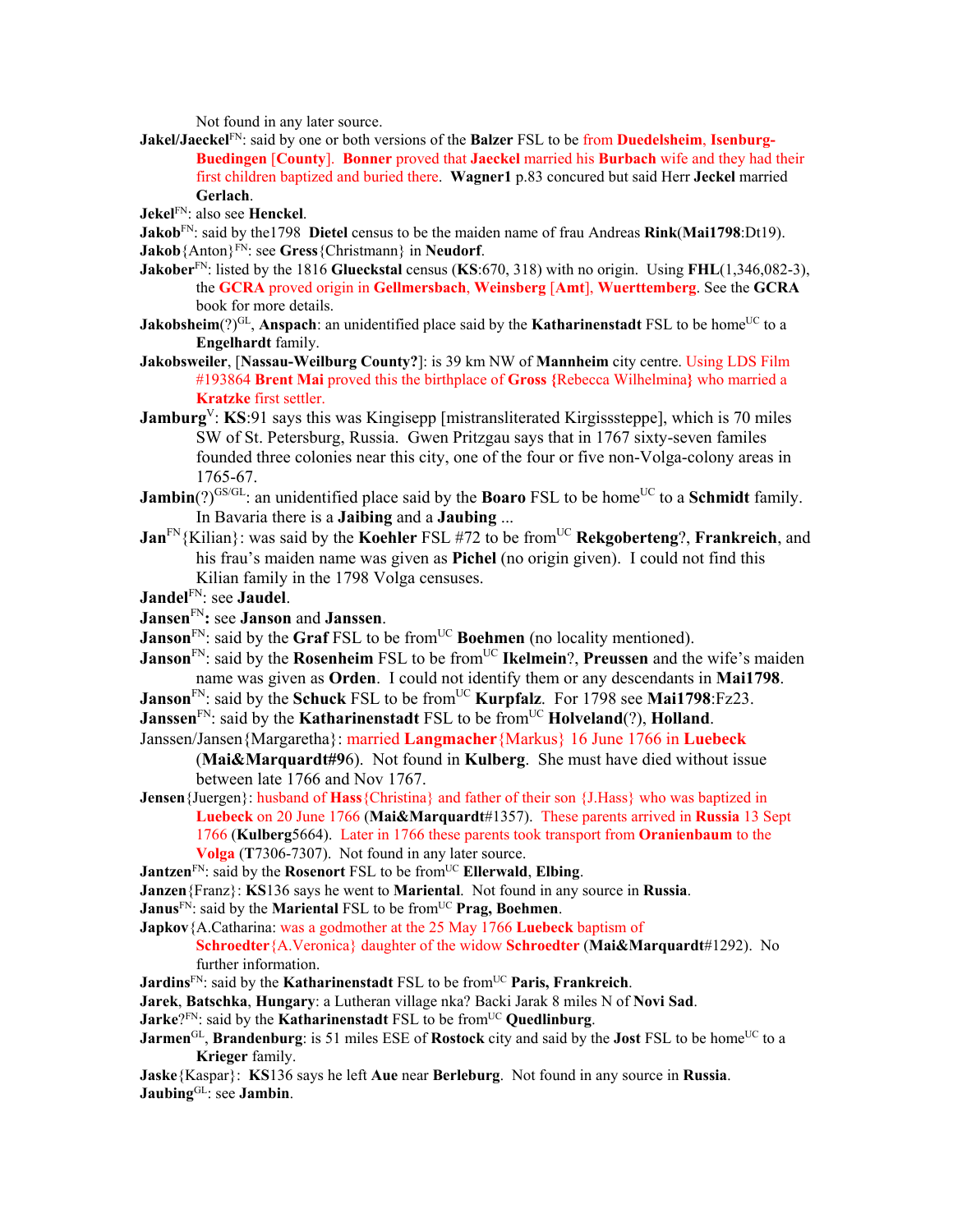- **Jauck/Jauch/Yauck**FN{J.Adam}: Lutheran fromUC **Baden-Durlach Margraviate** arrived at **Schleswig city, Schleswig Royal Duchy** in July 1761. In May 1761 with wife {A.Waldburga} and 3 sons he received permission to leave **Denmark** (**EEE** p.459). By May 1765 they had settled in **Holstein** FSL #18 which said he was from<sup>UC</sup> **Karlsruhe**. Later spelled **Yauck**.
- **Jauck/Jauch/Yauck**FN{J.Carl}: son of {J.Adam} arrived at **Schleswig city, Schleswig Royal Duchy** in May 1761. In May 1763 he was given permission to leave **Denmark** (**EEE** pp.259-260). By May 1765 he had settled in **Holstein** FSL #20 which said he was from<sup>UC</sup> **Karze**(?). Later spelled **Yauck**.
- **Jaudel**<sup>FN</sup>: said by the **Brabander** FSL to be from<sup>UC</sup> Leinberg, **Kurpfalz**. Spelled **Jandel** in 1798 (**Mai1798**:Bn18).
- **Jayuel**FN: see **Jacqnet**.
- **Jbel**<sup>FN</sup>: said (no locality mentioned by the **Keller** FSL to be from<sup>UC</sup> **Kurmainz**. I could not find this family in the 1798 Volga censuses.
- **Jeckel**FN: go to **Jackel**.
- **Jeder**FN: see **Soeder**.
- **Jeders**FN: said by the 1798 **Bauer** census to be the maiden name of frau **Renz**/**Rener** (**Mai1798**:Br24).
- **Jelinz**{Samuel}: settled first<sup>UC</sup> either in **Grimm** or in **Doennhof** but by 1775 was in **Schilling** (Schilling 1775 census, supplement #12 ).
- **Jelowlja**<sup>VV</sup>, a Russian name for the village of Leichtling<sup>VV</sup>.
- **Jelschanka**<sup>VV</sup>: one spelling of the Russian name for **Husaren**<sup>VV</sup>.
- **Jena**GL, [**Altenburg Duchy**]: is some 23 milees ESE of **Erfurt** city, and said by the **Galka** FSL to be home<sup>UC</sup> to a **Glasar** family. Said by the **Kano** FSL to be home<sup>UC</sup> to a widow **Beier**.
- **Jenner**FN: listed in the **Bergdorf** 1858 census (**KS**:665) without origin. Their origin **Erdmannhausen**, **Ludwigsburg** [**Amt**], **Wuerttemberg** was proven by the **GCRA** using **FHL**(1,187,177 and 1,187,279). See the **GCRA** book for more details.
- **Jenner**:also see **Yemer**.
- **Jensen**FN: stepchildren listed by the **Boregard** FSL in the **Mueller**{Wilhelm} household. I could not find the **Jensen**s in the 1798 Volga censuses.
- **Jensen**<sup>FN</sup>: said (no locality mentioned) by the **Boregard** FSL to be from<sup>UC</sup> Mecklenburg-Schwerin. I could not find these families in the 1798 Volga censuses.
- **Jensen**{Matthias}<sup>FN</sup>: said by the **Stahl-am-Tarlyk** FSL to be from<sup>UC</sup> Welt, [Schleswig-]Holstein [Royal **Duchy**]. For 1798 maybe see **Mai1798**:Dn46?
- **Jensen**{Weiralas}FN: said by the **Stahl-am-Tarlyk** FSL to be fromUC **Tomesch**?, **Holstein** [**Duchy**]. For 1797 and 1798 see **Mai1798**:Mv2829, and possibly Dn46.
- **Jensen**{J.Hass}: son of {Juergen} and of his wife **Hass**{Christina} was baptized in **Luebeck** on 20 June 1766 (**Mai&Marquardt**#1357). I could not find members of this family in **Mai1798**. **Je**(**o**)**ckel**: go to **Jackel**.
- **Jerge**<sup>FN</sup>: listed by both the 1816 **Neudorf** census (#99) and **KS**:320 with no origin, while KS:319 said they came fromUC **Polen**. Also spelled **Gierke**, **Girke**, **Jorgi**, and **Georgii**. See the **GCRA** book for
- more. **Jerich**{J.Joobst}: from the **Hessen-Darmstadt Landgraviate,** with his **Richpert** wife {A.Margaretha} had their daughter baptized 30 June 1766 in **Luebeck** (**Mai&Marquardt**#1320). Not found in

any later source.

- **Jerich**FN: see **Kalbfleisch**.
- **Jerke**<sup>FN</sup>: said by the **Jost** FSL to be from<sup>UC</sup> Lebbin, Brandenburg. In 1798 the name was spelled **Jaereke** (**Mai1798**:Jo053).
- **Jerkob/Jerkop/Jerk**(?){Balthasar}: not found in **Kulberg**. **KS**137 says he came from **Fulda** [**Bishopric**]. Not found in **Kulberg**. Might they have been **Jerk**{Balthasar & Margaretha} who late in 1766 with no children took transport in **Oranienbaum** for the **Volga** (**T**3485-3486)? By 24 July 1767 **Jerkop**{Balthasar & Elisabeth} with 2 children agves 12 and 11 had settled at **Semonovka** FSL #25, he said to be from **Robsteis**(?), **Fulda** [**Bishopric**]. Not identified in **Mai1798**.

**Jersch**<sup>FN</sup>: said by the **Paulskaya** FSL to be from<sup>UC</sup> **Dessau** (no locality mentioned).

**Jeschurki**: aka **Geschorki**.

**Jesel**FN: see **Riedel**.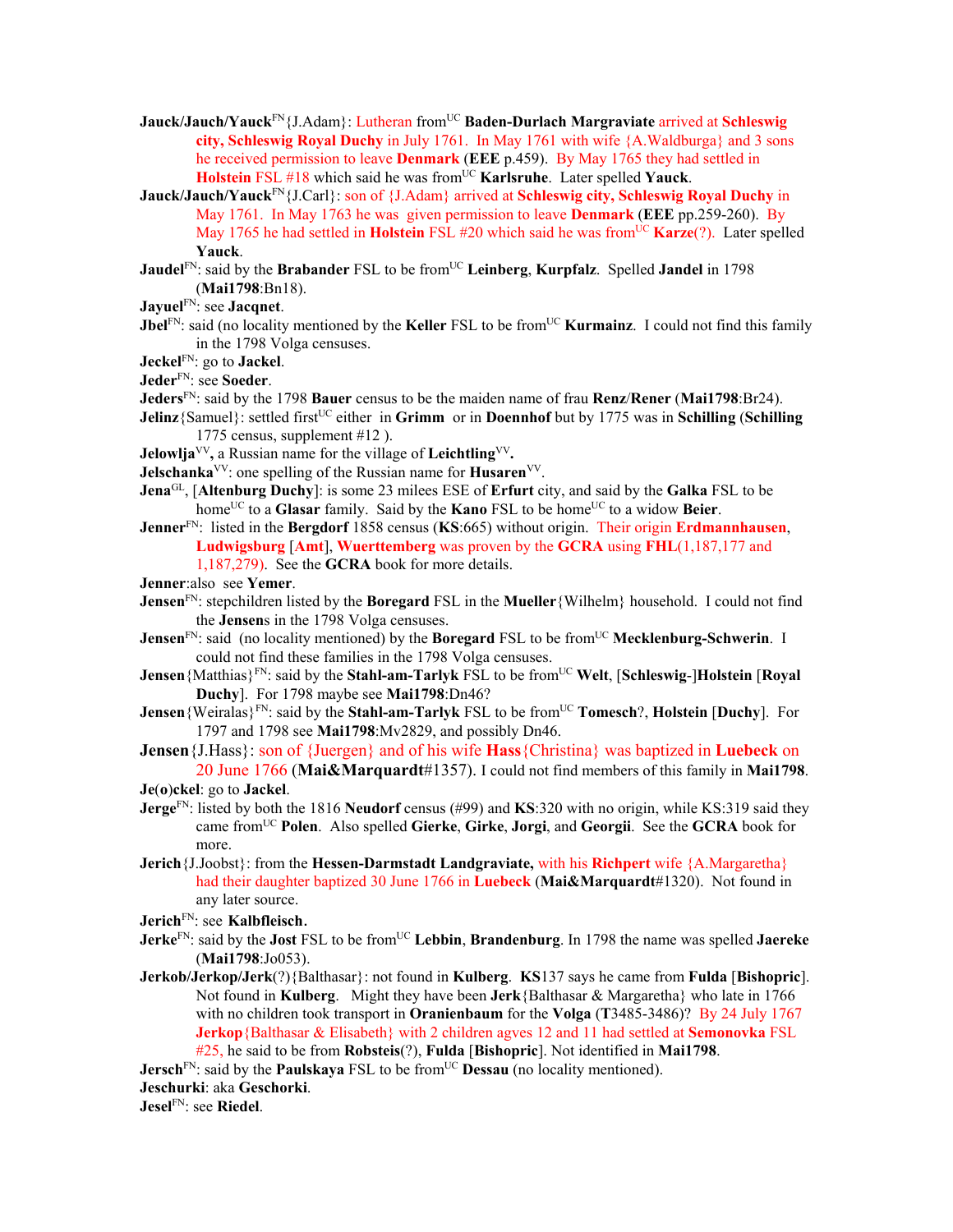- **Jeserek**? FN: said by the **Susannental** FSL to be from<sup>UC</sup> **Holz**?. I could not locate them or any descendants in **Mai1798**.
- **Jess**?FN: aka **Yeshin**{Elizabeth} said by the **Ober-Monjou** 1798 census to be options for the maiden name of frau **Speister** (**Mai1798**:Lz41).
- **Jesseitz**(?)<sup>GL</sup>, **Dessau-Anhalt**: an unidentified place said by the **Katharinenstadt** FSL to be home<sup>UC</sup> to a **Schroeder** family. Probably the same place as the next entry.
- **Jessel Regen**, **Prussia**: an unidentified place? Which the **GCRA** found associated with a **Berg** family in 1784.
- **Jessen**<sup>FN</sup>{Jacob}: this was a Denmark man who settled in a German village there for at least the last part of 1765 (EEE p.462). By Sept 1767 he and his wife {Margaretha} were living at **Stahl-am-Tarlyk** FSL #29 which said he was from<sup>UC</sup> Schlouchs<sup>(?)</sup>, Denmark. I could not find members of this family in **Mai1798**.
- **Jesser**FN: the **GCRA** proved this **Bergdorf** village family to be from **Gueglingen**, **Brackenheim** [**Amt**], **Wuerttemberg**, using FHL(1,184,771). See their book for more detail.
- **Jessnitz**GL, [**Anhalt**-]**Dessau**: is some 9 miles SSE of **Dessau** city and said by the **Paulskaya** FSL to be home<sup>UC</sup> to three **Just** families.
- **Jest**FN: see **Oxt**.
- **Jezorki**: aka **Geschorki**.
- **Job**<sup>FN</sup>: said by the **Keller** FSL to be from<sup>UC</sup> **Kammerstein**, **Kurpfalz**. I could not find this family in the 1798 Volga censuses.
- **Job**FN: said by both the 1816 **Neudorf** census (#87) and **KS**:320 to have come from **Ottersheim**, **Germersheim** [**Amt**], **Rheinpfalz**. Using **FHL**#488,316, the **GCRA** proved this origin; using FHL#193,076 they also proved that the family had moved to **Niederhochstadt**, **Landau** [**Amt**], **Rheinpfalz** prior to going to Russia. See their book for more. Also spelled **Jopp**.
- **Jockel**FN: listed in the **Bergdorf** 1816 census (**KS**:650) without origin. Also spelled **Jaeckel**.
- **Joeckel**{A. Margaretha}: daughter of the late {Jost} from **Lorbach** married **Thiel**{J.Peter} in **Buedingen**  28 Feb 1766 (**Mai&Marquart**#353 & **KS**137 &160). Not identified in any later source.
- **Joder**{Martin}: from Loebejuen he purchased the house, lands and livestock from **Walt**{Emanuel} when the latter left for **Russia** (**Mai&Marquardt**#1165).
- **Joerg**{A.Margaretha}: married **Rochert**{J.Christoph} in **Luebeck** 25 May 1766 (**Mai&Marquardt**#161 & **KS**150). Not found in any later source.
- **Joerg**{Jakob}: **KS**137 says he left **Allendorf** near **Wetzlar** or **Fulda**.
- **Johann**FN{J.Michel}: of Reformed faith fromUC **Siedelsbrunn, Lindenfels Amt, Kurpfalz**, arrived at **Fridericia, Juetland Royal Province** in June 1762. With his wife {Eva Margaretha}and daughter {Eva Margaretha}(born in Kolding in March 1761) he in April 1763 was given permission to leave **Denmark (EEE** pp.466). By May 1766 they had settled in **Anton** FSL #1 which said he was fromUC **Lindenfels Oberamt**, **Kurpfalz**.For 1798 see **Mai1798**:An17, 34, 44, 45, Kk18, and 37.
- **Johann**{Martin}: listed in 1798 as the deceased first husband of **Mitter**{Katharina} (**Mai1798**:Zg21); not found in any FSL, they must have been among the **Luzern** first settlers.
- **Johannes**<sup>FN</sup>: said by the **Kukkus** FSL to be from<sup>UC</sup> Allendorf, Braunfels.
- **Johannes**{Heinrich}: **KS**137 says he left **Allendorf** near **Wetzlar** or **Fulda**.
- **Johannesberg**<sup>GL</sup>, **Kurmainz**: is 12 miles N of Aschaffenberg, and said by the Goebel FSL to be home<sup>UC</sup> to a.**Wunderlich** and perhaps an **Unkelbach** family.
- **Johann-Georgenstadt**GL**, Sachsen**: is some 22 miles SE of **Zwickau** city, and said by the **Katharinenstadt** FSL to be home<sup>UC</sup> to a **Endlich** family.
- **Jokal**/**Jokel**?FN: said by the 1798 **Laub** census to be the maiden name of frau **Witterker** (**Mai1798**:Lb36).
- **Jokel**FN: given as the maiden name of **Eberhard**'s wife in **Katharinenstadt** in 1798 (**Mai1798**:Ka20). **Jokel**?FN: also see **Wiederkehr**.
- **Jonas**<sup>FN</sup>: said by the **Leichtling** FSL to be from<sup>UC</sup> **Seligenstadt** (no locality mentioned).
- **Jonitz**<sup>GL</sup>, **Dessau**: an unidentified place said to have been home<sup>UC</sup> to a **Mueller** family that went via **Oranienbaum, Dessau** to **Russia** (**Mai&Marquardt**#1126).
- **Jonsen**{Matthius}: with his **Wieber** wife {Margaretha} had a son baptized in **Luebeck** 12 June 1766 (**Mai&Marquardt**#1356). Not found in any later source.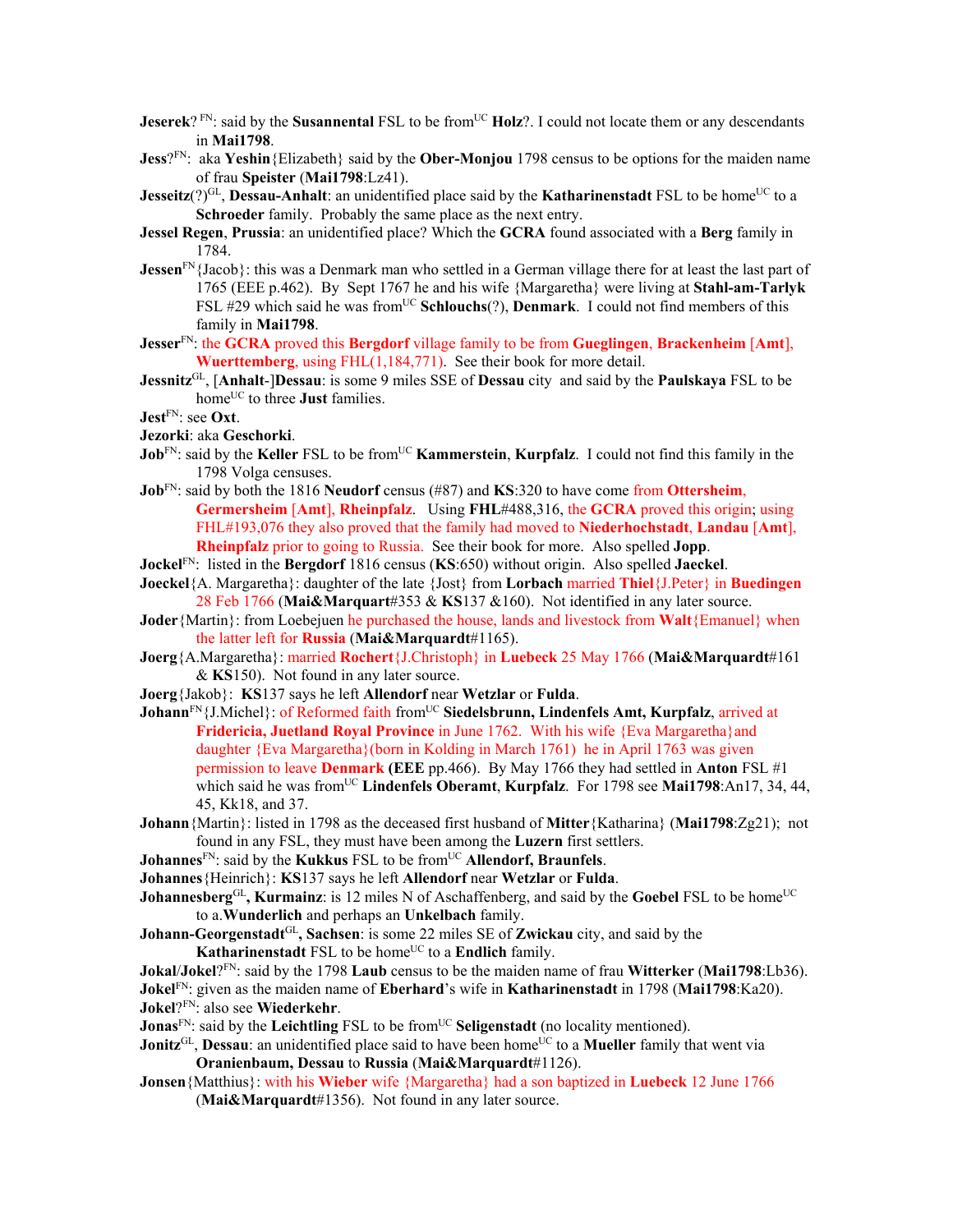**Jonville**?<sup>GL</sup>, Frankreich: there are at least two small places of that name in France. **Joost:** go to **Just**.

- **Jopp**{Elisabethe}: fromUC **Wildsachsen, Darmstadt** married **Rheim**{J.Samuel} in **Friedberg** 26 March 1766 (**Mai&Marquardt**#296). Not found in any later source.
- **Jopp**FN: also see **Job**.
- **Jordan**FN{Johannes/Johann}: married **Winterhaller**{A.Elisabeth} 8 Sept 1766 in **Luebeck (Mai&Marquardt**#129). **KS**137 has **Winterhalter** & mistakenly, 1765. Not found in **Kulberg** or **T**. By 17 Aug 1767 {Johannes & Elisabeth} with a 6-yr old son had settled at **Boaro** FSL #145, he said to be from<sup>UC</sup> **Hausdorf**. In 1798 he and his **Winterhalter** wife are listed in **Meinhard** (**Mai1798**:Mn20).
- **Jordan**FN : said by the 1798 **Boregard** census to be the maiden name of frau **Heck**?.
- **Jordan**<sup>FN</sup>{Christoph}: said by the **Boregard** FSL #53) to be from<sup>UC</sup> **Marisfeld**.
- **Jordan**FN{J.Friedrich, Margaretha, & Elisabeth}: said by the **Dietel** FSL to be step-children of Grauberger and to be from<sup>UC</sup> Rickling, Frankfurt-am-Main. I could not find any of them in the 1798 Volga censuses.
- **Jordan**FN: Using **FHL**#193,838, the **GCRA** has proven that this woman, who died in **Kassel** as the widow of **Abel**{Andreas} and may earlier have been frau **Steinhauer**, was from **Erlenbach**, **Germersheim**, **Rheinpfalz**.
- **Jordan**{J.Matthias}: married **Meisner**{Dorothea} 16 June 1766 in **Luebeck** (**Mai&Marquardt**#90). **KS**137 mistakenly has 1765. On 15 Sept 1766 {J.Mathias} and {Dorothea} arrived in **Russia**, he said to be from<sup>UC</sup> **Braunschweig** {**Kuhlberg**5250B}. Found in no later source.
- **Jorg**?<sup>FN</sup>: said (no locality mentioned) by the **Kutter** FSL to be from<sup>UC</sup> **Wuerzburg**. This might be **Georg**?
- **Jorgen** {Georg}<sup>FN</sup>: said by the **Reinwald** FSL to be from<sup>UC</sup> **Lippen**, [**Kur-**]Sachsen. Spelled **Jurk** in 1798 (**Mai1798**:Rw29,37).

**Jorgen**<sup>FN</sup>: his wife was said by the **Reinwald** FSL to be from<sup>UC</sup> **Kaiserslautern**, **Kurfalz**.

- **Jorgens**<sup>FN</sup>: said by the **Bauer** FSL to be from<sup>UC</sup> Luebeck. I could not find this family in Mai1798. **Jorgi** FN: see **Jerge**.
- **Jorsch** {Kornelius,Emanuel,Margaretha}<sup>FN</sup>: they were recorded both in Schaefer in 1798 (Mai1798:Sf4) and as coming from **Schaefer** in 1790 (**Mai1798**:Mv2522,Rl20) but I could not find them in any published FSL.
- **Jorter**FN: said by the 1798 **Anton** census to be the maiden name of frau **Ganzhorn** (**Mai1798**:An20).
- **Josefow**GL, **Galizien**: aka Josephsberg, and now is probably Yuzefka, **Ukraine**, and said by the **GCRA** to be a Lutheran center located NE of **Lemberg**, not far from the then Russian border town of **Radzivilov**. The **GCRA** found it associated with **Graf** (1784-1814), **Horning** (1793-1817), **Merkel** (1813), and **Schneider** (1804-1808) families.
- **Josefstal**VV: aka **Schwab Kuhtor** (Schwab's farm) as early as 1850 per Ted Gerk.
- **Josephsberg**/**Josefow**, **Galicia**: now is probably Yuzefka, **Ukraine**, 51 miles NNE of Lviv (**Lemberg**) and said by the **GCRA** to be a Lutheran center located NE of **Lemberg**, not far from the then Russian border town of **Radzivilov**. Said by the **GCRA** to have been home<sup>UC</sup> to the **Graf**{Johannes/Jakob/Peter} family.
- **Joss**FN{A.Margaretha}: married **Lehr**{Johannes} in **Buedingen** 18 March 1766 (**Mai&Marquardt**#441). Not found in **Kulberg** or in **T**. By 20 July 1767 he, wife and an infant had settled **Krasnoyar**  FSL #62, he said to be from **Gruenberg**, [**Hessen-**]**Darmstadt** [**Landgraviate**].
- **Jossa**GL, [**Fulda Bishopric**]: is some 9.5 miles NNW of **Schluechtern** city, and was found by Sue Foster to be the home of the **Reuscher** family that went to **Norka**.
- **Jost**FN: filed amonst the **Just**.
- **Jost**<sup>VV</sup>: (aka **Popovkina**, **Popowka**, and **Popowkina**) is a Lutheran German village founded in 1767 on the eastern side of the Volga. Its FSL is now published in Pleve, Einwanderung …, vol.II, pp. 195- 214. According to this, the first settlers were from the following places {italics indicate information from the Kuhlberg list} with the family names shown here in parens. Other spellings of family names, usually from later sources are in square brackets. Verified origin information is in red. The number with the family name is their FSL household number:
	- from **Anhalt-Koethen**: (**Michaelis**46, **Moeserburg**?[**Merscheburg**]42 and possibly **Hilmann**[**Hillemann**]42a);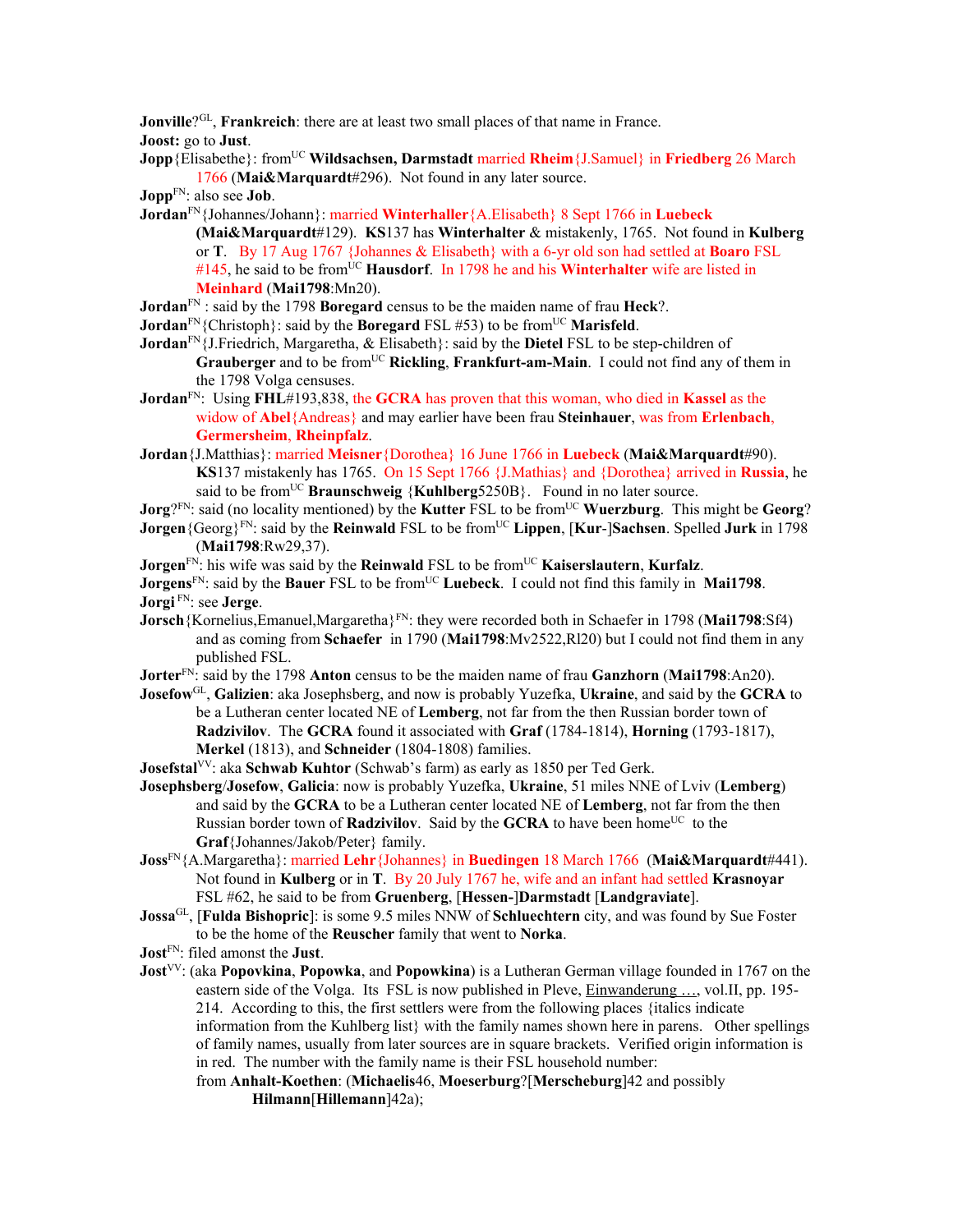from **Aschbach**, **Andechser Reid**?: (**Zieras**?68); from **Augsburg**, **Schwaben**: (**Stuler**36 and possibly **Haas**36a); from **Bayreuth**: (**Krigel**[**Kraegel**]3); from **Berlin**: (**Arnhold**37, **Koch**29, and possibly **Ries**?29a); from **Boblau**?, **Dessau**: (**Bueschel**86); from **Brandenburg**: (**Mueller**69, **Stier**72); from **Bretten**, **Kurpfalz**: (**Bueschel**67); from **Burkersdorf**, **Bayreuth**: (**Brendel**23); from **Dessau**: (**Obetz**78, **Stolze**62); from **Dinkelsbuehl**?, **Schwaben**: (**Weigel**64); from **Dresden**, **Sachsen**: (**Jost**1, **Krausewald**43, and possibly **Berker**1a); from **Erfurt**, **Thueringen**: (**Kirchner**10, **Rudolph**63); from **Freital**, **Brandenburg**: (**Paul**87); from **Freyburg**, **Sachsen**: (**Diel**20); from **Goerlitz**, **Sachsen**: (**Linke**14); from **Graefenhain**, **Sachsen**: (**Wenig**83); from **Gutenberg**?, **Anhalt-Bernburg**: (**Truit**?80); from **[Kur-]Brandenburg**: (**Gephardt**84); from **Hallsbyn**?, **Daenmark**: (**Peters**30); from **Hamburg** or **Homburg**: (**Wolf**73); from **Hellburg**?: (**Eberlein**85); from **Hettstaedt**?, **Sachsen**: (**Fuchs**41); from **Hirschberg**?, **Schleisien**: (**Hoffmann**24); from **Hobeck**, **Sachsen**: (**Bamar**9); from **Hohn**?: (**Schroeder**75); from **Jarmen**, **Brandenburg**: (**Krieger**2); from **Kakau**?, **Dessau**: (**Steinbis**[**Steinbeiss**]4,5); from **Kemberg**, **Sachsen**: (**Hein**34); from **Klein Glien**?, **Sachsen**: (**Schleicher**77 and possibly **Keteke**77a); from **Langensalza**, **Sachsen**: (**Hagen**15); from **Lebbin**, **Brandenburg**: (**Jerke**[**Jaereke**]6, **Meisner**66); from **Leipzig**, **Sachsen**: (**Hausmann**22, **Klemm**31, **Schuetz**65); from **Lindau**, **Anhalt-Zerbst**: (**Gine**71); from **Litschen**, **Sachsen**: (**Wetzel**58); from **Loewenstein**, **Schwaben**: (**Heiling**?53); from **Ludwigsburg**, **Wuerttemberg**: (**Erb**16); from **Luebben**?, **Brandenburg**: (**Eismann**81); from **Luebeck**: (**Baumann**27); from **Lueckstedt**?, **Sachsen**: (**Doerfler**21); from **Magdeburg**: (**Schoenefeld**51); from **Magulze**?, **Schwaben**: (**Weitenkeller**?60); from **Mahndorf**, **Anhalt-Zerbst**: (**Broese**35); from **Mecklenburg**: (**Schielberg**28); from **Mecklenburg-Schwerin**: (**Hoffmann**40, **Schmidt**45); from **Meisenburg**?, **Sachsen**: (**Lorenz**18); from **Meisenheim**, **Zweibruecken**: (**Schledewitr**[**Schledewitz**]38); from **Moenau**, **Sachsen**: (**Thoermer**[**Toermer**]56); from **Muehlhausen**, **Preussen**: (**Litke**55); from **Muensingen**, **Schwaben**: (**Merk**52); from **Neuteich**, **Preussisch-Polen**: (**Ehoff**[**Yegof**]49); from **Niesau**?, **Dessau**: (**Wechter**47); from **Oranienbaum**, **Dessau**: (**Krieger**74 and perhaps **Tag**74a); from **Ramsin**?, **Anhalt-Dessau**: (**Dauer**54); from **Raschau**, **Polen**: (**Waljatski**[**Waleske**]70);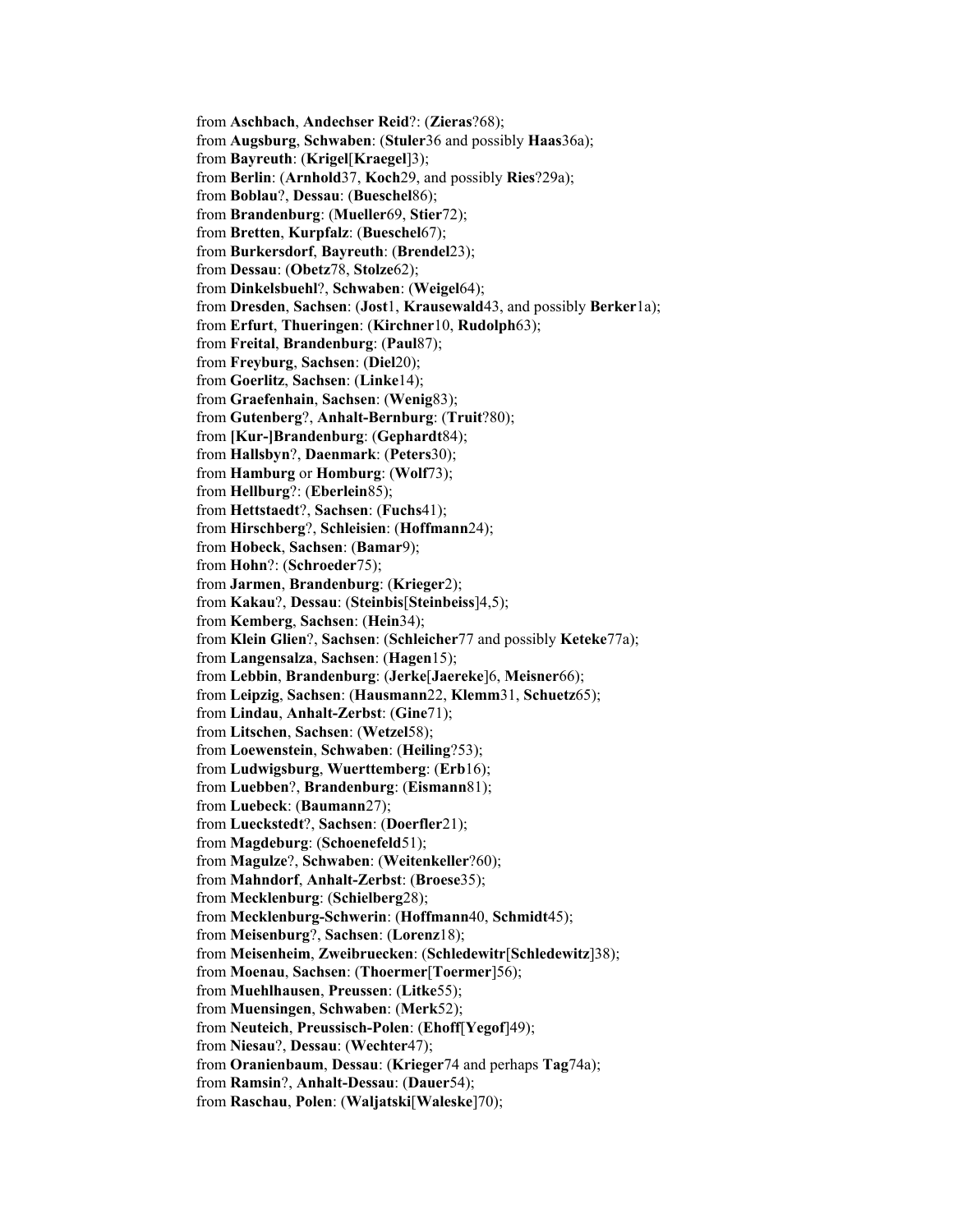from **Rathenow**, **Brandenburg**: (**Benz**32);

- from **Reutlingen**, **Schwaben**: (**Stempfner**61);
- from **Ritenbach**?, **Hessen-Kassel**: (**Ritzmann**[**Ritzman**]44);
- from **Saalfeld**, **Sachsen**: (**Axt**17 and possibly **Fleming**17a);
- from **Sangerhausen**, **Sachsen**: (**Koenig**12);
- from **Schoenau**, **Sachsen**: (**Neufeld**[**Neufert**]19);
- from **Sollschwitz**, **Sachsen**: (**Goldberg**11);
- from **Stocken**, **Schwaben**: (**Hauch**[**Hauck**]26 and possibly **Heuser**26a);
- from **Stockholm**, **Schweden**: (**Brunkwist**48);
- from **Suhl**, **Thueringen**, *Wittenberg*: (**Schilling**59);
- from **Ulm**, **Schwaben**: (**Moehring**39);
- from **unknown**: (**Mueller**79, **Wagner**82);
- from **Usaurea**?, **Schwaben**: (**Kunzhausen**25);
- from **Weiler**, **Nuernberg**: (**Lemmernmann**?[**Lemmermann**]33);
- from **Wert**?, **Nuernberg**: (**Meier**13);
- from **Winterbach**, **Schwaben**: (**Kunz**[**Kunst**]50);
- from **Wolmar**, **Livland**: (**Brenner**76 and possibly **Meier**76a);
- from **Ziegeser**?, **Brandenburg**: (**Arndt**8);
- from **Ziepel**, **Zerbst**, **Sachsen**: (**Stichler**7).
- **Jserloh**FN: said by **Keller** FSL to be a nephew?? living in the **Mueller**{Herman} household. . I could not find the **Jserloh** family in the 1798 Volga censuses.
- **Jueger/Jaeger**{Jacob}: married **Kayser**{A.Maria} 9 March 1766 in **Buedingen** {**Mai&Marquardt**#393). **KS**136 has **Jaeger**. Not found in any later source.
- **Juelich**FN: see **Ilig** of **Neudorf**.
- **Juelich<sup>GS</sup>:** a duchy; see **Remagen.**
- **Juelich-Kleve-Berg Province**: a Prussian province from 1815 to 1822 when they folded it into the Rhein Province.
- **Juenger**FN{M.Catharina}: from<sup>UC</sup> **Boehnstadt** married **Stoerckel**{J.Wilhelm} in 26 June 1766; (**Mai&Marquardt**#663). On 29 Aug 1766 **Staerkel**{J.Wilhelm & M.Catharina} arrived in **Russia** (**Kulberg**5167). Not found in **T**. By 15 Aug 1767 {Wilhelm & M.Katharina} and a young orphan girl **Wolf**{Elisabeth} daughter of the former {Friedrich} had settled at **Norka** FSL #122.
- **Juenger**{Barbara}: married **Milotter**{Sebastian} in **Rosslau** 26 June 1766 (**Mai&Marquardt**#1032). **KS**137 has the wrong year – 1765). Not found in any later source.
- **Juergens**{J.Jacob}: he married **Koehn**{M. Elisabeth} in **Luebeck** on 30 April 1765; and he is in **Die Luebecker Traulisten** as {Jakob}(**Mai&Marquardt**#9). And he may be **Hergins**{Jacob} in **Kratzke** in 1798 (Kr12) but was not in the **Kratzke** FSL under either name. **KS**137 mistakenly says he married **Wendel**{Benedicta Katharina}.
- **Juergenson**FN: see **Adam**{J.Andr.}.
- **Juergenss**{Catharina}: from **Isenberg County** married **Winckelstern**{J.Hinr.} from **Darmstadt**  (**Landgraviate**) in **Luebeck** 29 May 1766 (**Mai&Marquardt**#235). Not in **KS**. As **Winckelhausen**{Joh. & A.Cath.) they may have in **Oranienbaum** later in 1766 taken transport for the **Volga** with daughter {Maria} born enroute (**T**4251-4253)?? And, as **Winckelhausen**{Johann & Catharina}, he from **Darmstadt**, they may have arrived in **Russia** 8 Aug 1766 (**Kulberg**3968). No further information.
- **Juesque/Jusek/Tuesque**{Martin}: married **von Seydlitz**{Susanna} 16 June 1766 in **Luebeck**  (**Mai&Marquardt**#97). **Die Luebecker Traulisten** has **Tuesque** and **Sendlitz. KS**137 has **Juseck** and **Seydlitz**, and has the wrong year: 1765. Not found in any later source.
- **Jueterbog**GL: is 38 miles SSW of Berlin city centre, and was governed by **Saxony** until 1815, by **Prussia** thereafter.
- **Juetland**: see **Jutland**.
- **Juette**{Christian Aug. Heinrich}: married **Weichel**{Charlotte Friederike} 3 April 1766 in **Rosslau** (**Mai&Marquardt**#886). **KS**137 & 163 have **Weichsel** and 1765(sic). Not found in **Kuhlberg**. Later in 1766 {August & Friederica} in **Oranienbaum** took transport for the **Volga** (**T**5484-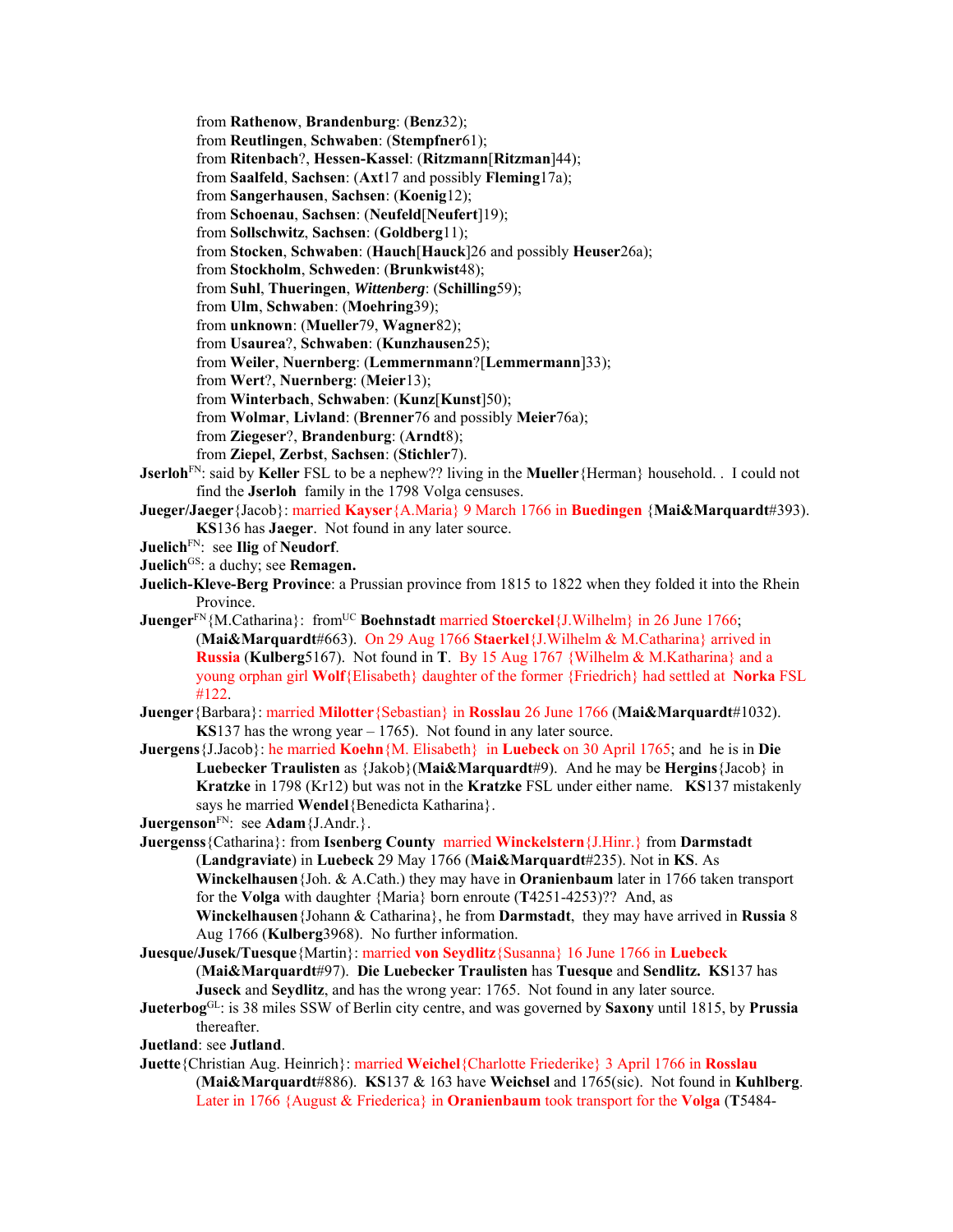5485). Not found in any later record.

- **Julch**FN: see **Ilig** of **Neudorf**.
- **Julianenebene**GL, **Gottorf Amt**: a village 25 miles W of **Kiel** city centre, and 14 miles SSE of **Gottorf** palace.
- **Julius**FN: In 1798 said to be the maiden name of the wife of a **Schmidt** in **Boaro** (**Mai1798**: Bx45).
- **Julphenstein**FN: the **GCRA** found this Russian spelling of **Helfenstein**.
- **Jum-Vorwerken**: an unidentified place said by the **Katharinenstadt** FSL to be home<sup>UC</sup> to a Weissberg family.
- **Junck**{Heinrich}: this man was listed in **Susannental** in 1796 and 1797 as the father of daughters who went to **Kano** and to **Bibersten** to marry (**Mai1798**:2885,2886 Kn20 and Bb32). I could not locate them in any FSL or in the **T**.
- **Juncker**FN: see **Junker**.
- **Jundt**FN: listed by the 1816 **Glueckstal** census (**KS**:675) with no origin. But **KS**:321 said they came from **Bottmingen**, **Basel**[-**Land Kanton**], **Schweisz**. Using **FHL**(922,288), the **GCRA** proved that origin. See the **GCRA** book for more details.
- **Jung**FN{A.Margareta}: said by the **Bauer** FSL #33 to be the maiden name of frau **Lens**?.
- **Jung**<sup>FN</sup>{J.Heinrich}: said by the **Bauer** FSL #32 to be from<sup>UC</sup> Stahlberg, Leiningen. For 1798 see **Mai1798**:Br27 and 69.
- **Jung**FN{Konrad}: said by the **Bauer** FSL #35a to be an orphaned son of frau **Lens**' brother.
- **Jung**FN{Georg}: said by the **Brabander** FSL #78 to be fromUC **Zahlendorf**?, **Bamberg** [**Bishopric**].
- **Jung**FN: said by the 1798 **Dehler** census to be the maiden name of Herr **Schuld** 's wife (**Mai1798**:Dl30).
- **Jung**{H.Christian}FN: said by the **Ernestinendorf** FSL #27a to be an orphan in the **Grebing** household.
- **Jung**(J.Heinrich)<sup>FN</sup>: said by the **Ernestinendorf** FSL #30 to be from<sup>UC</sup> Staufenberg. For 1769 see (**Mai1798**:Mv553). Bill Pickellhaupt found him, his wife and children all in **Staufenberg** parish records.
- **Jung**FN{J.Dietrich}: Herr **Jung** was said by the **Fischer** FSL #36 to be fromUC **Kisi**?, **Darmstadt**; his frau, maiden name **Schoenmeyer**) was said to come fromUC **Rabenau**. **KS**137 has **Rabenau** near **Giessen**.He married in **Buedingen Schoenmeyer** {Eva E.} 24 April 1766, both from the area of **Rabenau** (**Mai&Marquardt**#581 & **KS**137). By 28 July 1767 this couple was in **Fischer**
- **Jung**{Adam}: see **Schumacher**{J.Adam} of **Glueckstal**.
- **Jung**FN{Salomon/Samuel}: son of {Johann Sr.} fromUC **Eutingen**(?), **Baden-Durlach Margraviate**, arrived at **Flensburg, Schleswig Royal Duchy** in June 1762. With his wife (the widow of **Meyer**{Jacob} who had died in **Altona**) and 4 **Meyer** step-children he in Jaanuary 1765 last reregistered in **Denmark** (**EEE** p.466 & 522). By May 1766 they had settled in **Holstein** FSL  $#25$  to be from<sup>UC</sup> Eutin.
- **Jung**FN{J.Wilhelm}: said by the **Laub** FSL #44 to be fromUC **Niederkirchen**, **Zweibruecken**.
- **Jung**{A.Maria}: the wife of Keiter{Jacob} living at **Leichting** FSL #10 in 1767.
- **Jung**{Adam Friederich}<sup>FN</sup>: said by the **Leitsinger** FSL #2 to be from<sup>UC</sup> **Kotzgrimm**?, **Kurmainz**.
- **Jung**{Veronika}<sup>FN</sup>: said by the **Leitsinger** 1798 census to be the maiden name of frau **Holz**.
- $\text{Jung}$ {Wilhelm}<sup>FN</sup>: said by the **Leitsinger** FSL #11 to be from<sup>UC</sup> **Lintenhausen**?, **Kurtrier**.
- **Jung**<sup>FN</sup>{Heinrich}: said by the **Neidermonjou** FSL #9 to be from<sup>UC</sup> Saalburg.
- **Jung**<sup>FN</sup>{J.Georg}: said (no locality mentioned) by the **Neidermonjou** FSL #120 to be from<sup>UC</sup> **Hanau** [**County**].
- **Jung**<sup>FN</sup>{Sebastian}: said by the **Neidermonjou** FSL #77 to be from<sup>UC</sup> **Elberkirchen**?.
- **Jung**<sup>FN</sup>: said by **KS**:321 to have come from<sup>UC</sup> **Arzweiler**, **Saarburg** [Amt], **Elsass**, via **Ungarn**, while the 1816 **Neudorf** census (#23) said they came either via **Sekitsch**, **Ungarn** fromUC **Arzweiler**, **Lothringen**, or fromUC **Hanzweiler**, **Homburg** [**Amt**], **Rheinpfalz**. See the **GCRA** book for more.
- **Jung**<sup>FN</sup>{J.Heinrich}: said by the **Phillipsfeld** FSL #26 to be from<sup>UC</sup> **Kuechen-bei-Walkdappel**, [**Hessen-Kassel Landgraviate**]. For 1769 see **Mai1798**:Mv2286, and maybe Zr3 for 1798..
- **Jung**<sup>FN</sup>{Friedrich}: said by the **Preuss** FSL #107 to be from<sup>UC</sup> **Eitingein**(?), **Baden Durlach.**
- **Jung**FN{Georg}: said by the **Reinwald** FSL #38 to be fromUC **Merseburg**, [**Kur**-]**Sachsen**.
- **Jung**<sup>FN</sup>: his wife was said by the **Reinwald** FSL #38 to be from<sup>UC</sup> **Biag**?/**Blag**?, **Isenburg** [County].
- **Jung**<sup>FN</sup>{Johannes, J.Nicolaus, M.Katharina, Katharina}: by 14 June 1766 these young children had settled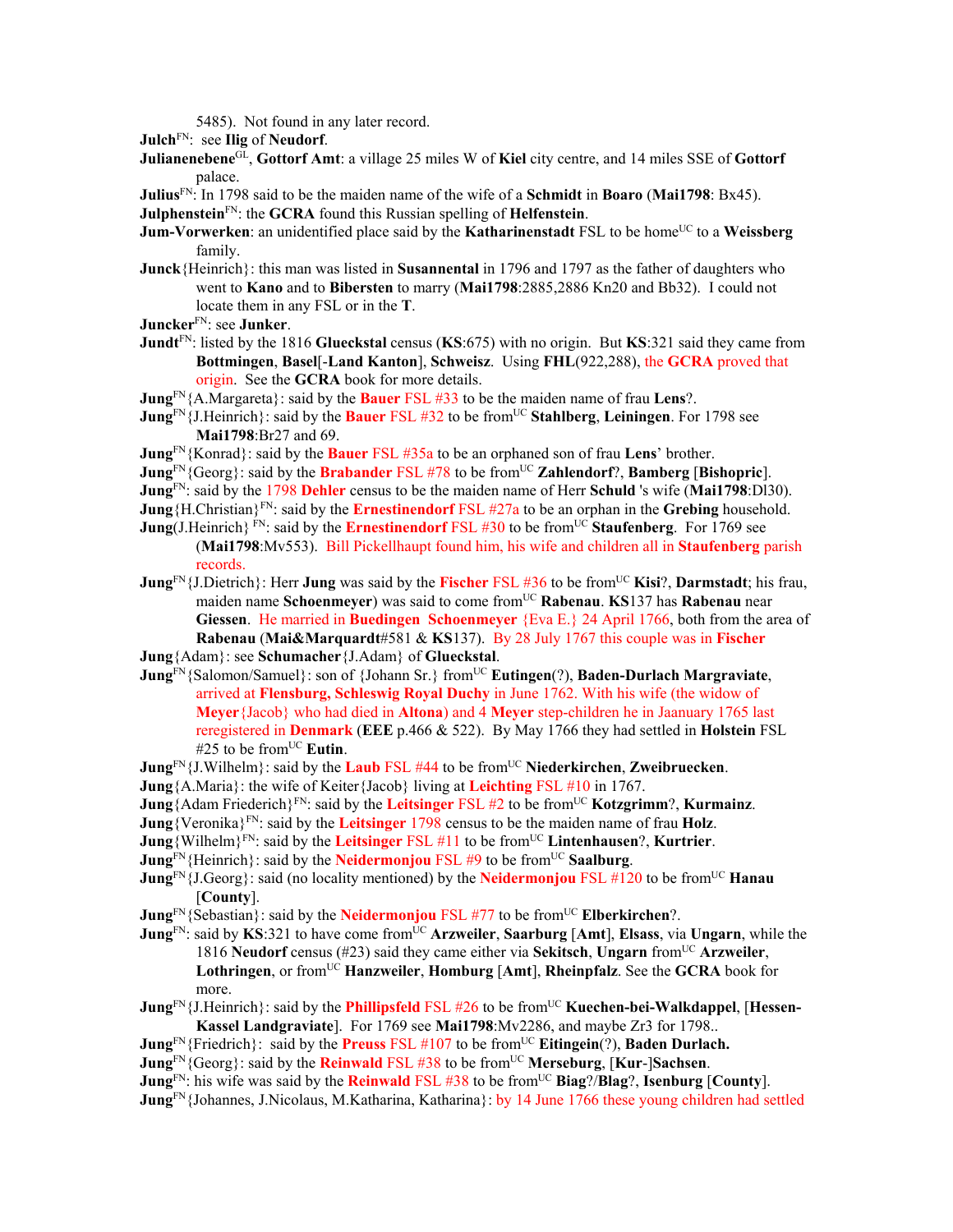at **Rohleder** FSL #15a, as step-children in the **Kapp**{Jacob & Anna} household.

- **Jung**FN{J.Jost}: from **Ranstadt** married **Wasmuth**{A.Margaretha} in **Buedingen** 4 April 1766 (**Mai&Marquardt**#480 & **KS**137). On 19 July 1766 {Just & Anna} arrived in **Russia**, he said to be from **Isenburg** (**Kulberg**2676). Not identified in **T**. By 7 Aug 1766 he and {A.Margarethe} had settled at **Schwab** FSL #3, he said to be from<sup>UC</sup> **Rohnstadt**. In 1798 members of this family were still in **Schwab** (**Mai1798**:Sb21 & 3).
- **Jung**{A.Cath.}: **KS**157 says she was born in 1735 in **Ranstadt** near **Buedingen**, and in 1766 was wife to **Schwab**{J.Georg}.
- **Jung**<sup>FN</sup>{Heinrich}: said by the **Seelmann** FSL #73 to be from<sup>UC</sup> **Kappeln**. I did not locate them or any descendants in **Mai1798**.
- **Jung**{Andreas}FN: fromUC **Heimersheim**, **Altzey** married in **Friedberg** on 5 April 1766 **Bichmann** {M.Margaretha} (**Mai&Marquardt** #299). They arrived in Russia on 4 July 1766, he said to be from **Pfalz**UC (**Kulberg**2000). Not found in **T**. By May 1767 they had settled in **Warenburg** FSL #138 which said he was from<sup>UC</sup> **Hammerstein**?, **Kurpfalz**. They must have died prior to the 1798 Volga censuses.
- **Jung**{PhilippG.}FN: said by the **Warenburg** FSL #2 to be fromUC **Seelbach**, **Nassau**[-**Weilburg Principality**]. I could not find any of this family in **Mai1798**.
- **Jung** {Christoph}<sup>FN</sup>: a probable early settler in **Zuerich** said to be from<sup>UC</sup> Dortelweil?, [Hanau County]. (**Lk**96). For possible 1798 see **Mai1798**:Zr2 and 48??. For 1767 see **T**6254.
- **Jung**{Philipp}FN: possible early settlers of **Zuerich** said to be fromUC **Pfaffenbach** (**Lk**78). For possible see **Mai1798**:Zr2?? and 48??. For 1767 see **T**2653-54.
- **Jung**{A.Maria}: on 11 March 1766 in **Buedingen** she married **Guenther**{Jakob} (**Mai&Marquardt**#413 and **KS**131-32). I did not find them in any published FSL.
- **Jung**{Peter}: from **Eschbach/Eisenbach, Riedesel** married **Groh**{Christina} from **Boblbenhausen/Bobenhausen II** in **Friedberg** 21April 1766. Not listed in **KS** and not found in any other document from a **Russian Volga** colony
- **Jung/Junge**{Margaretha}: godmother at the 13 July 1766 **Luebeck** baptism of **Guenther**{M.Margaretha Barbara} daughter of {Johannes} (**Mai&Marquardt**#1307). May have been {Anna} who arrived in Russia 12 Sept 1766 with six children and husband {Johann}, said to be from **Hessen** (**Kulberg**5335). May have been **Junge**{A.Margreta} who later in 1766 with husband {Johann} and 2 children took transport in **Oranienbaum** for the **Volga** (5213-5216). No later reference??
- **Jung**FN: this family name was found recorded both in **Herborn** and in **Kroppach** marriage records 1762- 1767; see **Flegel** trip.
- **Jungblut**<sup>FN</sup>: said by the **Preuss** FSL to be from<sup>UC</sup> **Kelheim**.
- **Junge**{A.Rosina}: married **Schroeter**{J.Georg) in **Rosslau** 10 April 1766 (**Mai&Marquardt**#948). **KS**137 & 157 both have the wrong year: 1765. Not found in **Kulberg**. Later in 1766 **Schroeder**{Johann & Johanna Rosina} with no children took transport in **Oranienbaum** for the **Volga** (**T**4463-4464). Not found in any published FSL.
- **Jungius**FN: this family name was found recorded in **Schlitz** marriage records 1762-1767 and in **Schotten** parish records for many generations prior to 1767; see **Flegel** trip.
- **Jungk/Guengsen**FN{A.Margaretha}: married **Pietsch**{J.Gottlieb} in **Luebeck** (**Mai&Marquardt**#117). **Die Luebecker Traulisten** says her family name was **Guengsen** (**Mai&Marquardt**#117). By 13 Sept 1766 {Gottlieb & Anna} had arrived in **Russia**, he said to be from **Sachsen** (**Kulberg**5912). Not identified in **T**. By 1767 **Bitsch** had settled in **Dietel** (**Pleve,** Einwanderung vol.1, p.295). By 1798 he and his **Schnepp** wife {Margaretha} were still in **Dietel** (**Mai1798**:Dt18).
- **Jungk**FN{J.Georg}: **KS**137 says he left **Kuechen** near **Witzenhausen**. No further information
- **Jungmann**FN{J.Heinrich): On 13 Sept 1766 {J.Heinrich & A.Catharina} and 4 children arrived in **Russia**  (**Kulberg**6223). Later in 1766 {J.Heinrich % Margreta} and 4 children took transport in **Oranienbaum** for the **Volga** on which trip {Margretha} and the eldest child died (**T**7083-7088). By 16 Sept 1766 the widower and the 3 remaining chidren had settled at **Jagodnaja Poljana** FSL 3, he said to be fromUC **Wallernhausen, Nidda, Darmstadt.**
- **Jungmann**FN{M.Elisabeth}: fromUC {**Darmstadt**} married **Ruhl**{J.Conrad} in **Luebeck** 29 July 1766 (**Mai&Marquardt**#271). On 13 Sept 1766 they arrived in **Russia**, he said to be from **Darmstadt**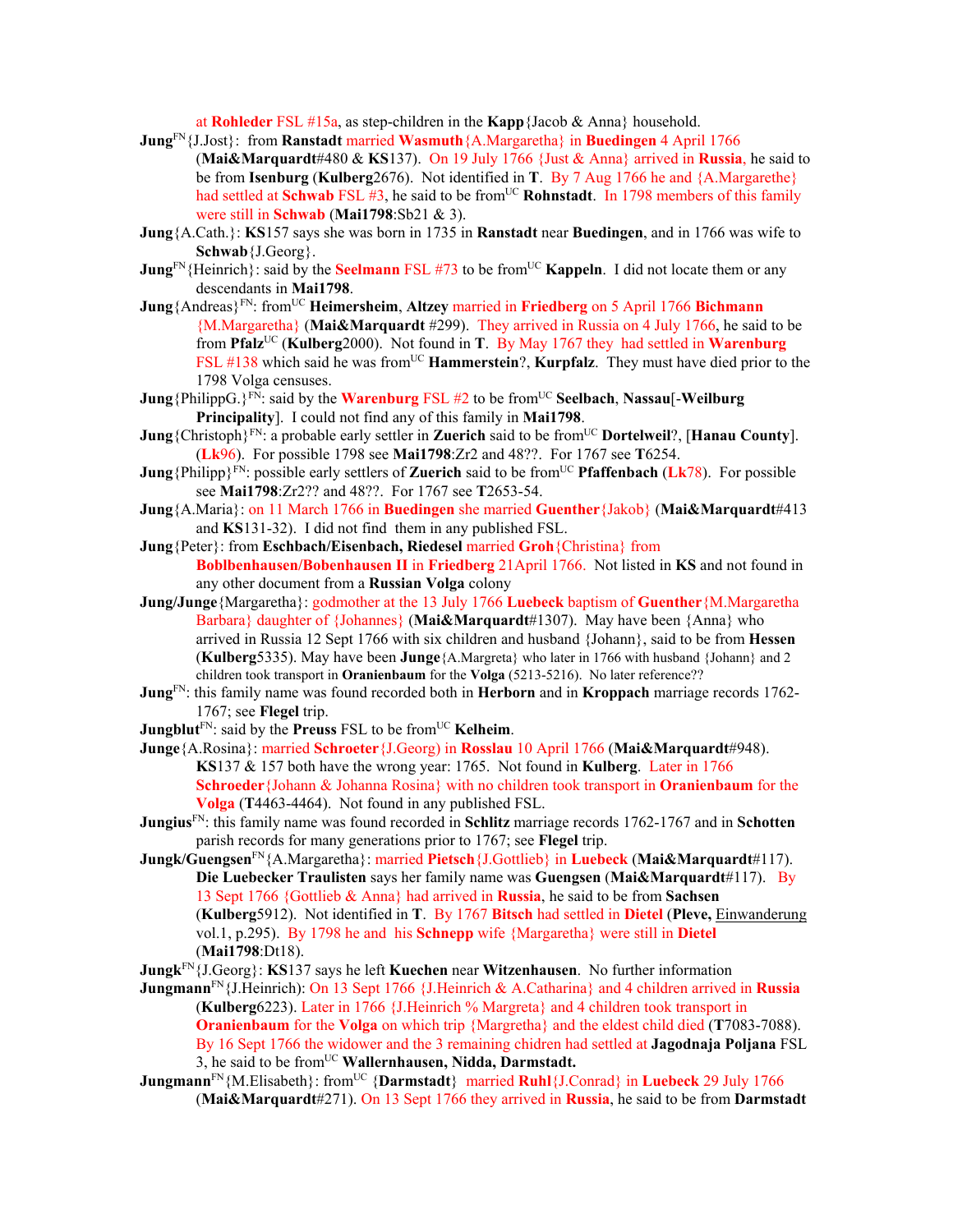(**Kulberg**6226). Later in 1766 as **Ruhe**{Condradt & Elisabeth} they may have taken transport in **Oranienbaum** for the **Volga** (**T**7096-7097). By 16 Sept 1767 **Ruhl**{J.Konrad & A.Elisabeth} with three **Befus** step-childern had settled at **Jagodnaja Poljana** FSL #52.

- **Junker**<sup>FN</sup>{Conrad} said by **Kuhlberg4022** to be from Isenburg (no locality or country identified). In the **Balzer** FSL two of his children were step-children of **Becker**{Heinrich}and Junker's widow was his wife.
- **Junker/Junkert**<sup>FN</sup>: said by the 1816 **Kassel** census (#14  $\&$  47) and by **KS**:321 to be from<sup>UC</sup> **Bornheim**, **Landau** [**Amt**], **Pfalz**. The **GCRA**, at this writing, had not yet checked **FHL**#193,216 for this origin. See their book for more.
- **Junker/Juncker**<sup>FN</sup>{J.Stephan}: from<sup>UC</sup> **Kaulstos** married **Kuhl**{Christina} in **Buedingen** 19 April 1766 (**Mai&Marquardt**#559). **KS**137 has **Kaulstos** near **Stockheim-bei-Schotten**, and has **Birstein** near **Waechtersbach**. On 29 Aug 1766 this couple with no children arrived in **Russia**, he said to be from **Darmstadt** (**Kulberg**3671). Not found in **T**. By 20 July 1767 he and (new?) wife {Susanna} had settled at **Krasnoyar** FSL #52, he said to be fromUC **Darmstadt** (no locality mentioned). Where in 1798?
- **Junker**<sup>FN</sup>: said by the **Rohleder** FSL to be from<sup>UC</sup> **Becherbach** with a **Mohr**[or **Marx**?] daughter in the household. For 1798 see **Mai1798**:Hr17.
- **Junkert**FN: see **Junker**.
- **Jurk** FN: see **Jorgen**.
- **Jusek**: go to **Juesque**.
- **Just**, FN /**Joost Jost**/**Yos**t/: all interfiled in the following:
- **Just**<sup>FN</sup>: said by the **Belowescher Kolonien** FSL to be from<sup>UC</sup> **Darmstadt** (no locality mentioned).
- **Just**<sup>FN</sup>{J.Heintich}: said by the **Dobrinka** FSL #84 to be from<sup>UC</sup> Stockhausen, Riedesel.
- **Just**<sup>FN</sup>{J.Georg|}: said by the **Grimm** FSL #4 to be from<sup>UC</sup> **Darmstadt** (no locality mentioned).
- **Jost**<sup>FN</sup>{J.Gottfried}: said by the **Jost** FSL #1 to be from<sup>UC</sup> Dueben, Sachsen and there was a Berker orphan living in their household.
- **Just**<sup>FN</sup>{Johann}: the **Kano** FSL #11 did not give an origin for this family, but Kuhlberg said they were from **Nassau**.
- **Just/Gust**<sup>FN</sup>: both the 1816 **Kassel** census (#32, 33) and **KS**:495 said this family came from<sup>UC</sup> Poland. The **GCRA** has reason to believe they may have come from<sup>UC</sup> **Mariendorf**, **Filehne** [**Kreis**], **Posen Province**, **Prussia**, sometime Poland. Also spelled **Gust**.
- **Jost**FN{Elisabeth}: said by the **Keller** FSL #11a to be an orphan girl in the **Hesser** household.
- **Just**<sup>FN</sup>{Paul}: Herr **Just** was said by the **Koehler** FSL  $#24$  to be from<sup>UC</sup> **Erbach** (no locality mentioned) and his frau's maiden name was given as **Bettenheuser** (no origin given).
- **Just**<sup>FN</sup>{J.Gottlieb}: said by the **Merkel** FSL  $#23$  to be from<sup>UC</sup> Leipsig, Saxony.
- **Just**FN{A.Maria}: said by the **Messer** FSL #32a to be the maiden name of frau **Weber** and of her sister also living in the household.
- **Just**{Ursula}: wife of **Weber**{Georg} (**Mai1798**:Ms32).
- **Just**FN{A.Maria}: the 1798 **Norka** census gives this as the maiden name of the wife of an Isenburger **Schneider** (**Mai1798**:Nr183).
- **Just**FN{Elizabeth}: the **Norka** FSL #187 said she was a sister-in-law living in the **Schneider** household. For 1798 see **Mai1798**:Nr213.
- **Just**<sup>FN</sup>{Georg Jr}: the **Norka** FSL #29 said he was from<sup>UC</sup> **Isenburg** (no locality mentioned). For 1798 possibilities see **Mai1798**:Nr27 and 33? Apparently spelled **Yost** at other times.
- **Just**<sup>FN</sup>{Georg Sr}: the **Norka** FSL #189 said he was from<sup>UC</sup> **Isenburg** (no locality mentioned). For 1798 see **Mai1798**:Nr184, 173, 178 and possibly 27? May also have been spelled **Jost** in 1798 (Nr33)?
- **Just**FN{Christoph}: he and wife {Louisa} arrived in **Russia** on 4 July 1766 (**Kuhlberg**#1288). The widow {M.Louisa}was said by the **Paulskaya** FSL #49 to be fromUC **Jessnitz**, **Dessau**. In 1798 the family name was spelled **Jost** (**Mai1798**:Pl11,19,23).
- **Just**FN{Gottfried}: he and wife {Dorothea} arrived in **Russia** on 4 July 1766 (**Kuhlberg**#1289). Said by the **Paulskaya** FSL #47 to be fromUC **Jessnitz**, **Dessau**. In 1798 the family name was spelled **Jost** (**Mai1798**:Pl11,19,23).
- **Jost**{Lebrecht}: from **Vockenrode** married in 1765 a **Niemann**{female} from **Jessnitz**, **Dessau** (**KS**137). No further information.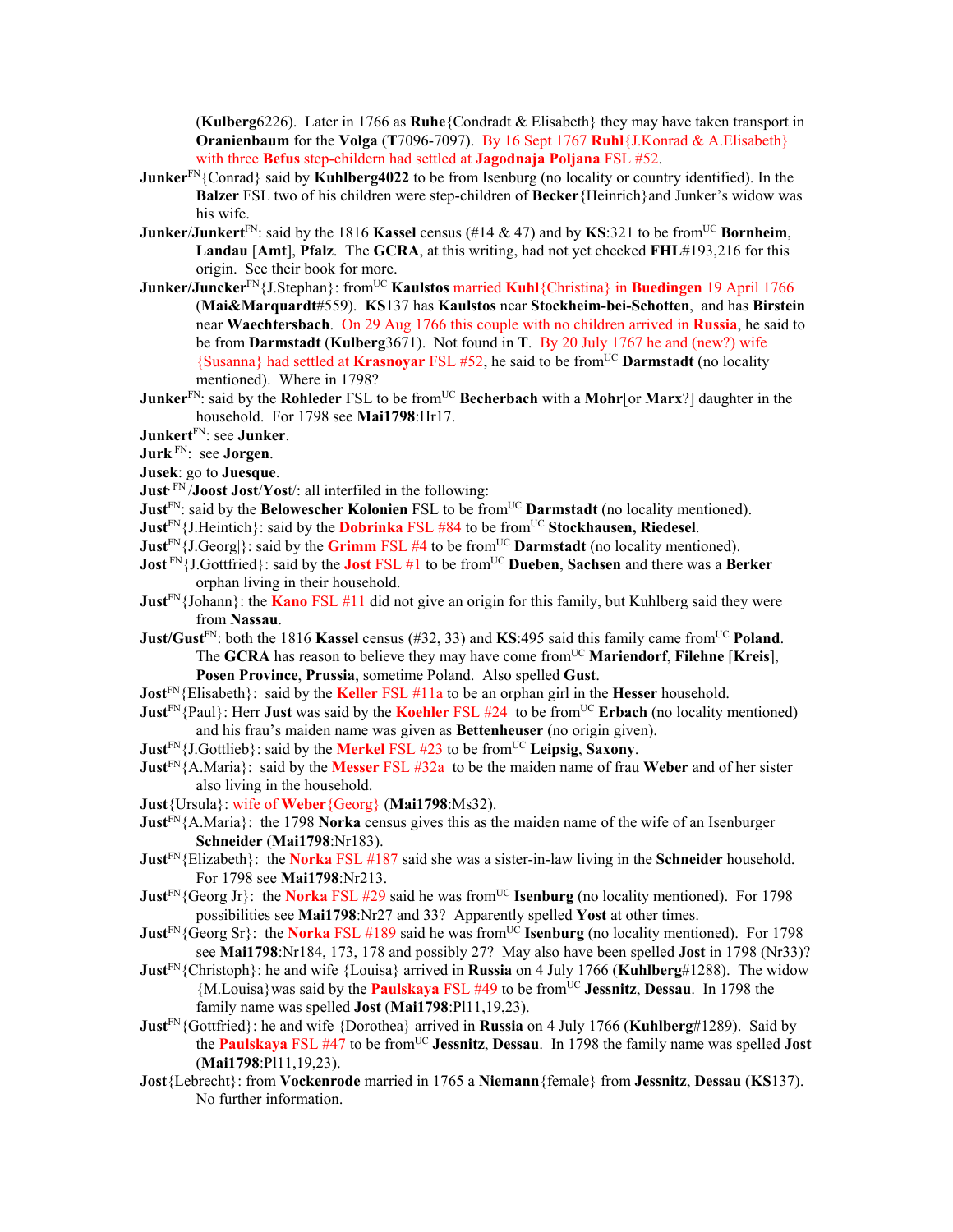- **Jost/Just**<sup>FN</sup> {Lebrecht}: in **Rosslau** married **Haertel**{Dorothea Sofia} in April 1766 [they arrived in **Russia** on 4 July 1766 (**Kuhlberg**#1290). He was listed in **Paulskaya** FSL #48 as being from **Jessnitz**, **Dessau** and apparently with an even younger wife] (**Mai&Marquardt**#939). **KS**132 and 137 mistakenly have the marriage year as 1765.
- **Joost**{Johann}: **Anhalt-Dessau** archival records say he came to **Jessnitz** from **Vockerode** in 1739, later he abandoned his wife (nee **Niemann**) but returned home after about ten years later (in 1763?) after the war. They had 3 children and his wife followed him to Russia. The record also says he and his wife and two sons emigrated together. His house and yard [in **Jessnitz**?] where the widow **Niemann**{A.Luise} had free dwelling was sold to **Niemann**{Christoph}

(**Mai&Marquardt**#1095). **KS**137 says **Joost**{Johann} left **Dessau** city with wife and 2 children. Another **KS**137 entry says he was {Leberecht}, so all or part of this may refer to {Lebrecht} in the previous entry.

- **Jost**{Christoph}FN: I could not find him in any FSL, but in 1797 he and his brother were in **Urbach** (**Mai1798**:Mv2914) and in 1798 they were in **Reinhard** (Rh8 and 4).
- **Just**<sup>FN</sup>{Conrad}: said by the **Stephan** FSL #12 to be from<sup>UC</sup> **Wenings**, [Isenburg-Birstein County]. Spelled **Just** in 1767, 1790, 1791 and 1797 (**T**622-23 and **Mai1798**:Mv2836, 2838, 2856) and spelled **Jost** in 1798 (Sp34, Gm108 and 151).
- **Just**{Johannes}: this man who was said to have "gone to Caucasian Line" was listed in **Susannental** in 1786 as the father of a daughter going to **Bettinger** to marry (**Mai1798**:2873); in **Bettinger** in 1798 her maiden name was given as **Jost** (Bt12). I could not locate them under either spelling in any FSL or in the **T**.
- **Just/Jost**<sup>FN</sup>{J.Heinrich}: **KS**137 says he with wife and 4 children left<sup>UC</sup> **Wolfenhausen** near **Weilburg**. On 4 July 1766 he with wife {Johanetta M.} and 4 children arrived in **Russia**, he said to be from **Runkel** (**Kulberg**1999). Not identified in **T**. By 12 May 1767 he, wife {Johanna M.} and 5 children had settled at **Warenburg** FSL #136, he said to be from<sup>UC</sup> **Wolfenhausen**, [Wied-]**Runkel** [**County**]. Spelled **Jost** in 1798 (**Mai1798**:Wr94 and 29).
- **Jost**{Friedrich}: fromUC **Angersbach**, **Riedesel Barony** married **Stier**{A.Catharina} 7 April 1766 in **Buedingen (Mai&Marquardt**#484). **KS**160 has **Ammersbach**. **KS**137 has {Joh.}. With wife {Catharina} and sister-in-law {A.Maria} age 18, he arrived in **Russia** 4 July 1766, he said to be fromUC **Untersapach** (**Kulberg**2228). No later source found.
- **Jost/Just**{J.Friedr.}: godfather at the baptism 3 June 1766 in **Luebeck** of **Dahmer**{J.Friederich} son of {J.Friedr.} and his wife **Eichler**{Hellena} (**Mai&Marquardt**#1317). Not found in any later source.
- **Jost**{J.Peter}: from<sup>UC</sup> **Shwichartshausen** married **Mort**{Catharina} 26 March 1766 in **Buedingen** {**Mai&Marquard**#464). **KS**137 & 144 have **Schichartshausen** near **Nidda**, and **Martin**{Kathar.}, and **Steinberg** near **Kronach**.Not found in any later source.
- **Jost**{Johann}: godparent at the 4 June 1766 **Luebeck** baptism of a **Gitz-Stoeteret** son (**Mai&Marquardt**#1296).
- **Just**{Veronica}: was a godmother at the 25 May 1766 **Luebeck** baptism of **Schroedter**{A.Veronica} daughter of the widow **Schroedter** (**Mai&Marquardt**#1292). No further information.
- **Just**FN: this family name was found recorded in **Kirburg** marriage records 1762-1767; see **Flegel** trip.
- **Jost**FN: this family name was found recorded in **Schotten** parish records for many generations prior to 1767; see **Flegel** trip.
- **Just**FN: also see **Post**!
- **Justus**{Andreas}: on 22 July 1766 he wife {Elisabeth} and 5 children arrived in **Russia**, he said to be from **Darmstadt** (**Kulberg**2373). Not found in **T**. By 28 July 1767 this couple and 4 chidren had settled at **Fischer** FSL #33, he said to be from **Kisi**(?), **Darmstadt**. In 1798 he and wife {Rosina} were living with their daughter in **Stahl-am-Karaman** (**Mai1798**:Fs16).
- **Justus**FN{Christoph}: **KS**137 says he, his wife and 3 sons went to **Fischer**. said by the **Fischer** FSL to be fromUC **Kisi**?, **Darmstadt**. Either this entry is just wrong, or {Andreas} also bore the name {Christopher}.
- **Justus**FN{Philipp}: in the **Huck** FSL said to be father to a **Justus** orphan was living the **Febor**s[sic for **Weber** who are said to have come from<sup>UC</sup> **Isenburg** (no locality mentioned, no country identified). **Kuhlberg**3150 has the same origin for his widow and son.